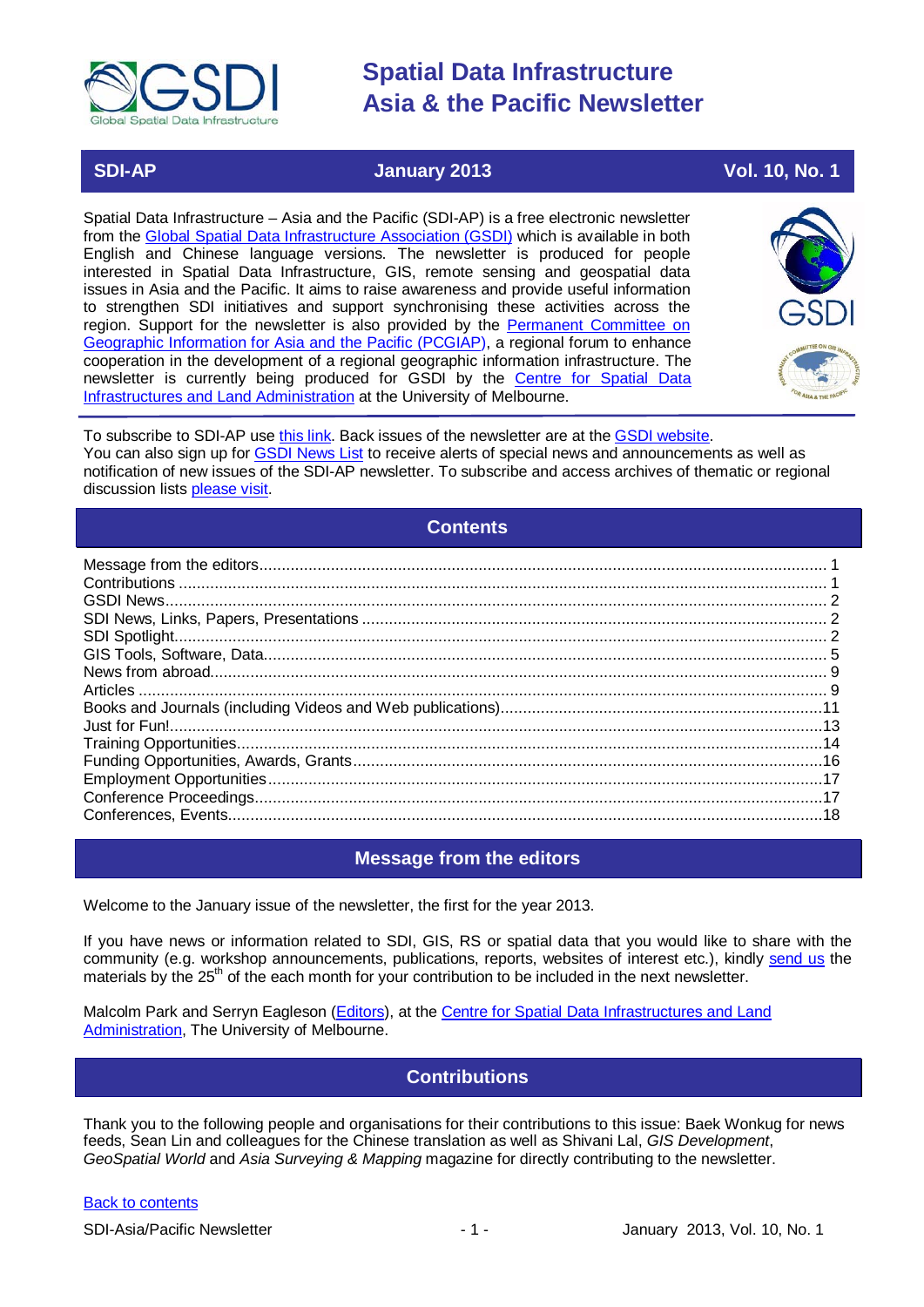

# **GSDI News**

### <span id="page-1-0"></span>**International Geospatial Society (IGS) Free Memberships**

At its recent meeting, the GSDI Board of Directors passed a motion that allows individuals in low and very low income nations to join the International Geospatial Society (IGS) by providing specific information of value to the global community in lieu of annual cash dues. To join, simply add your professional profile to the growing interconnected network of geospatial specialists across the globe. Benefits of membership in IGS are listed at [http://www.igeoss.org/benefits.](https://owa.unimelb.edu.au/owa/redir.aspx?C=54c2b4d3973d480282dc7c38384f4204&URL=http%3a%2f%2fwww.igeoss.org%2fbenefits) For further information, contact [Harlan Onsrud,](mailto:onsrud@gsdi.org) Executive Director, GSDI Association.

### <span id="page-1-1"></span>[Back to contents](#page-0-0)

# **SDI News, Links, Papers, Presentations**

#### **SDI Cookbook update**

The SDI Cookbook, in its wiki version, now has an updated Chapter 10 to reflect the latest slate of standards and popular version numbers. We seek contributing editors for the other Chapters to also bring them up-to-date. About three months prior to the next GSDI Conference we will seek to affix a date and snapshot the Cookbook into a "SDI Cookbook 2013" PDF version. By saving a PDF and giving it a date of publication, it will clarify the reference and citation of the document and provide a time context.

If you are interested in helping update any of the chapters, please contact [Douglas Nebert.](mailto:ddnebert@usgs.gov)

### **US Federal Geographic Data Committee - [Geospatial standardization Updates](http://www.fgdc.gov/standards/monthlyStandardsUpdate/index)**

#### **INDIA - [Call for national geospatial policy at NSDI meet](http://www.geospatialworld.net/News/View.aspx?ID=26066_Article)**

An advanced information system, technologies with matrix and measurement of disparity, data mining and spatial technology of managing databases will be extremely important to become leader in this global arena Source: Geospatial World Weekly

# <span id="page-1-2"></span>[Back to contents](#page-0-0)

SDII A

# **SDI Spotlight**

This month's "Spotlight" feature is from [Sam Amirebrahimi.](mailto:amis@unimelb.edu.au) Before commencing his PhD in 2011, Sam received his Masters degree in Geographic Information Technology and was awarded the Victoria's best post-graduate award in Surveying and Spatial Sciences in 2011. Sam is currently a PhD student in the University of Melbourne. His research focus is mainly on integration of Building Information Modeling (BIM) and Geographic



Information Systems (GIS) for integrated indoor/outdoor management the risks within urban context, particularly complex infrastructures. He holds the membership of Centre of SDIs and Land Administration (CSDILA) since 2010 and has been responsible within the centre's activities as research assistant (RA).

### **BIM and 3D City Model Integration to Support Multi-scale Impact Assessment of Extreme Events in Urban Context**

Extreme hazards are threats with low probability but high consequence which there is ambiguity and uncertainty about their occurrences and show significant interdependencies with respect to the risk (Kunreuther, Meyer et al. 2004). These events (e.g. earthquakes, floods, explosions, etc.) may have social, financial, and physical impacts and pose threat to critical infrastructures and people in the high density and vertically extended (above and below the ground) urban environment. They raise an important challenge in cities which is the provision of safety of the citizens and the protection of critical infrastructures using effective risk management approaches and efficient emergency response. Since, there is uncertainty regarding the probability of occurrence in these events, risk management approaches in this case are specialized ones. Their emphasis is more on "consequence analysis" to determine consequences of the extreme hazard and use it as a basis for decision making for treatment of risks and their impact mitigation.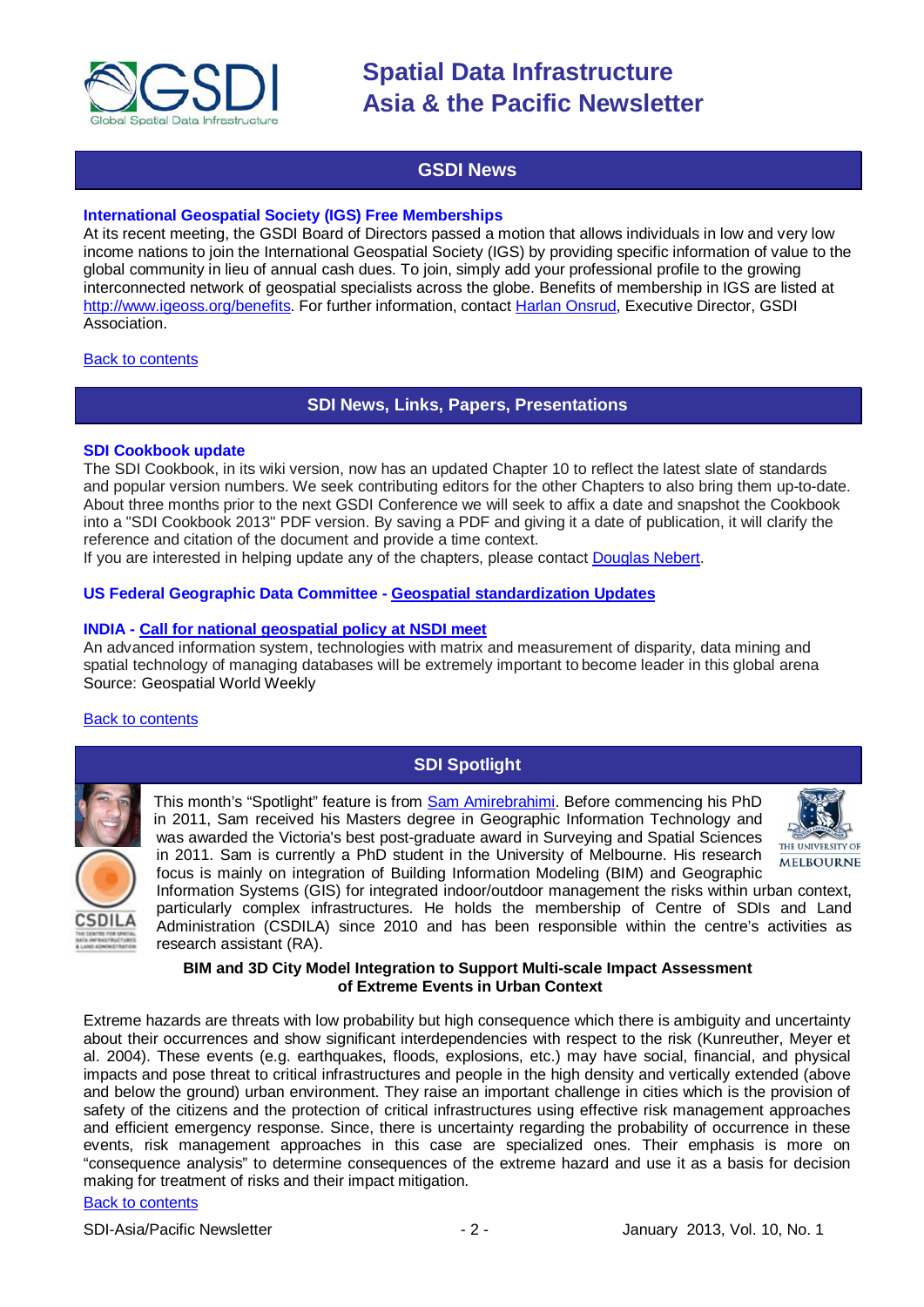

Comprehensive analysis of the impacts of an extreme event in the urban context is very challenging. This environment is highly complex and interrelated infrastructures exist everywhere (Pederson, Dudenhoeffer et al. 2006). The more complexity the environment has, the more difficult the analysis becomes. On the other hand, effects of extreme events on physical infrastructures in this context might be direct or indirect. In addition to the direct impacts, the damage may cause the development of secondary risks triggered by the initial event and consequently cascading impacts on other aspects of the urban environment. In some cases, points of impacts and the source of impact may be situated in two or more different and heterogeneous environments (e.g. indoor, outdoor, or even underground) which pose another challenge for the analysis.

Decades of dedicated work has resulted in the development of numerous approaches and tools to model/simulate the extreme hazard and assess their impacts prior to or immediately after the disaster. These tools can be utilized in engineering and planning, or for emergency response purposes to mitigate the effects such destructive events. The existing tools however, are either too broad – dealing with the given problem at large scale – or too narrowed with focus on one facility or just a single dimension of it (e.g. structural or façade of the building). Also, these tools and approaches (except a few) have failed to create a well-linked multi-scale 3D environment (heterogeneous environments from indoor to outdoor) which is required for a seamless analysis between these environments. Consequently, their analysis is limited to one without considering the other(s). These limitations results in the fact that the tool would not be able to provide the complete picture for the decision maker.

Druzdzel and Flynn (2002) discussed that one of the possible reasons to above limitations of the existing systems in case of impact assessment is related to *issues with data* (lack of a structured data model for a complete data required for analysis; or issues related to data quality) as a comprehensive analysis of impacts on physical infrastructure and effective visualization of these impacts relies heavily on the availability and richness of data. Hence, for development of a tool to support such complete analysis, first, all the relevant data regarding the physical entities – from macro to micro spatial data – must be put together in a well-structured data repository backed up with a well-defined data model. Alternatively, this data can be integrated and harmonized from multiple sources and fed into the application/system with a proper validation using a unified data model for the system.

The review of existing impact assessment tools showed that all of the investigated tools lacked such completeness and richness of data (providing all the required data for a complete investigation of impacts) as the basis of their analysis. Majority require user to create the physical 3D environment using the embedded modules in the tool (with simple fundamental geometries such as boxes and cubes) or import the data (specific for a focused analysis the tool is designed for) from particular relevant formats with their own limitations. In different cases, either these formats lack detailed geometry, or entirely ignore the topology and semantics between different entities in the dataset. In this way, many critical analyses will not be possible and leads to an unrealistic or incomplete picture about the effects of the extreme event on the complex urban environment.



#### **Figure 1: The research overview**

In recent years, with the introduction of *virtual 3D City Models* and development of rich exchange formats for them such as CityGML (Kolbe 2009) in geospatial domain, rich large-to-relatively-small-scale data (from regional geospatial data down to the interior of a building) is available for urban context which not only supports geometry in different levels of detail (LODs), but also semantics between concepts. Virtual 3D city models are geographically referenced representation of urban data by means of 3D geo-virtual environments (Dollner, Baumann et al. 2006). They integrate heterogeneous geo-information within a single framework and basically include building, vegetation, as well as models of utility networks, roads and transportation systems, etc (hijazi,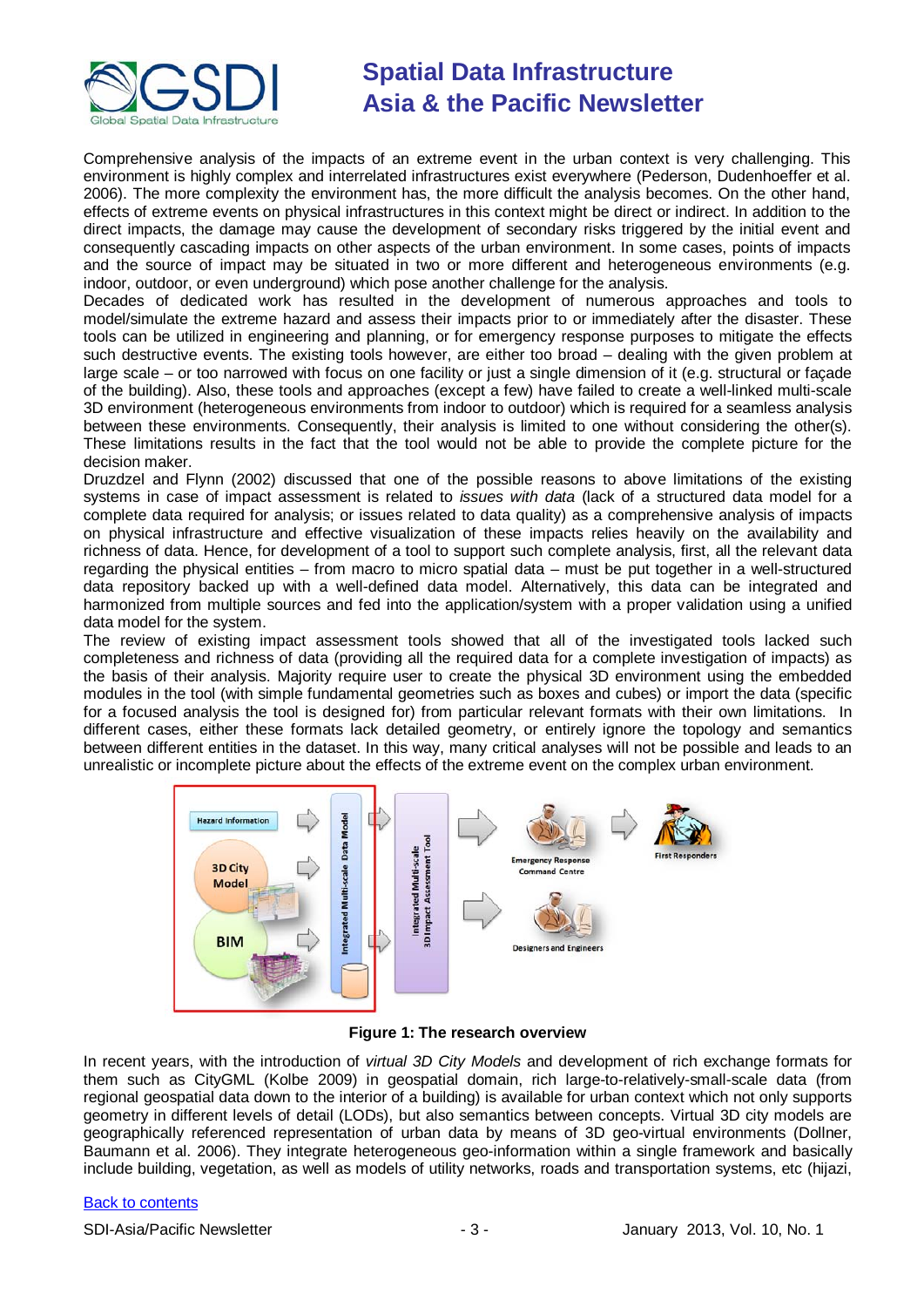

Ehlers et al. 2011). Using information in 3D city models (e.g. CityGML), detailed and complex analysis can be performed on the urban area at large and medium scales (e.g. Flood analysis, utility network management in a seamless indoor/outdoor way, etc).

In the similar way, the development of *Building Information Models (BIM)* in Architecture, Engineering and Construction (AEC) industry created a unified view of a complex development (a particular building or a site) at the highest level of details (more detailed than the 3D virtual city models) which also includes detailed geometry and semantics of the facility components at small-scale. BIM is a knowledge repository and a data management tool containing up-to-date information about a facility throughout its entire lifecycle. This is considered as its main benefit. Every object in the building/facility has number of properties to describe its characteristics, behaviour, and the relationships with other objects in the model. In BIM, building/facility parts are modular units that understand their scope of parts and features (Karimi and Akinci 2010 p.11).

Above technologies have been used separately in different analysis tools to provide a rich data foundation for the damage assessment and impact analysis. The scope of these works however, is limited to the scale they are designed for (either large or small scale). The integration of BIM and 3D virtual city models (Isikdag, Aouad et al. 2007) seems to be a solution to overcome the issues with the availability and richness of data to create a seamless 3D environment for variety of applications particularly for assessment of impacts of extreme events on complex urban environment. However, despite the significant number of previous attempts, the full integration between them at data level has not been achieved yet.

In order to overcome the existing issues discussed above, my research (started in 2011) as part of an Australian Research Council (ARC) project in the University of Melbourne in collaboration with the Queensland University of Technology (QUT) aims to develop a data foundation to support a new approach for multi-scale impact assessment of extreme events on physical infrastructure in urban context (see figure 1). This data foundation (data model) – which utilizes both capabilities of BIM and 3D virtual city models – will be at the heart of a data layer of a modular-based impact assessment tool which allows for a complete analysis of the impacts of extreme events on different physical aspects of the city.

It is hoped that with the new impact assessment approach which will be designed in this research and the utilization of BIM and 3D City Models in an integrated way as part of it, the potential physical impacts of extreme hazards in urban environment can be identified more effectively prior to the disaster which enables the authorities to utilize counter-measures in order to minimize the damage to the infrastructure as well as loss of valuable lives of the citizens.

#### **References**

Dollner, J., K. Baumann, et al. (2006). Virtual 3D City Models as Foundatio of Complex Urban Information Spaces. Vienna, CORP.

Druzdzel, M. J. and R. R. Flynn (2002). Decision Support Systems. Encyclopedia of Library and Information Science. A. Kent. New York, Marcel Dekker Inc.

hijazi, I., M. Ehlers, et al. (2011). Initial Investigation for Modeling Interior Utilities Within 3D Geo Context: Transforming IFC-interior Utility to CityGML/UtilityNetworkADE. Advances in 3D Geo-Information Sciences. T. H. Kolbe and C. Nagel.

Isikdag, U., G. Aouad, et al. (2007). Investigating the applicability of IFC in geospatial environment in order to facilitate the fire response management process. 24th CIB-W78 Conference: Bringing ICT Knowledge to Work. Maribor, Slovenia.

Karimi, H. A. and B. Akinci (2010). CAD and GIS Integration. Boca Raton, FL, U.S., Taylor and Francis Group.

Kolbe, T. H. (2009). Representing and Exchanging 3D City Models with CityGML. Lecture Notes in Geoinformation and Cartography Springer**:** 15-31.

Kunreuther, H., R. Meyer, et al. (2004). Risk Analysis for Extreme Events: Economic Incentives for Reducing Future Losses. Gaithersburg, Maryland, U.S., National Institute of Standards and Technology.

Pederson, P., D. Dudenhoeffer, et al. (2006). Critical Infrastructure Interdependency Modeling: A Survey of U.S. and International Research. Idaho Falls, Idaho, Idaho National Laboratory.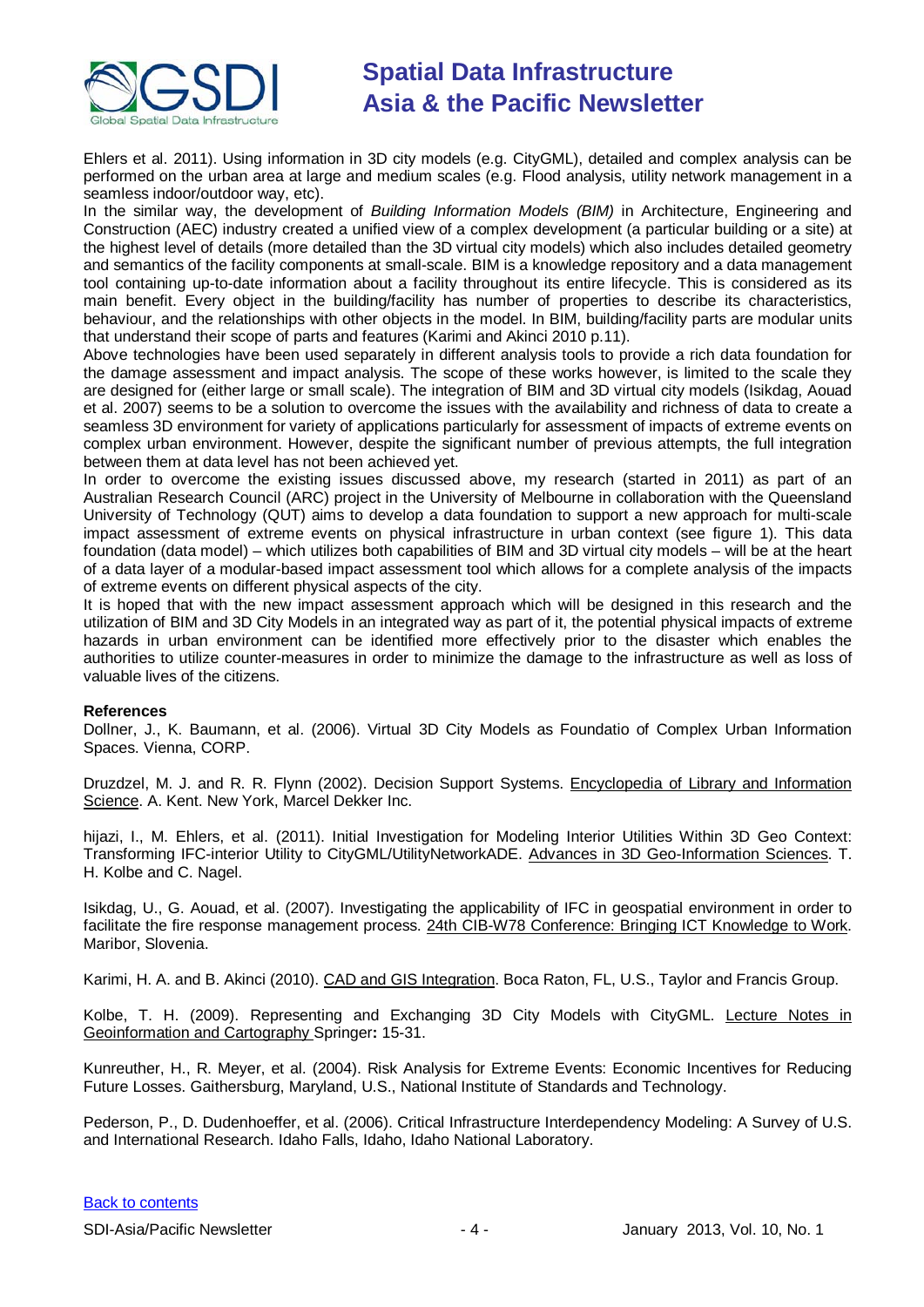

Yet-Pole, I. and T.-L. Cheng (2008). "The development of a 3D risk analysis method." Journal of Hazardous Materials **153**: 600–608.

The editors remind our subscribers and readers that we welcome contributions for the *Spotlight* feature.

### <span id="page-4-0"></span>[Back to contents](#page-0-0)

# **GIS Tools, Software, Data**

# **[New map of Laos to resolve confusion](http://laovoices.com/new-map-of-laos-to-resolve-confusion/)**

To overcome the problem of having maps produced by different sources, Laos is now creating new national geographic data for use by the public as the official map of Laos.

… The Finnish supported programme ['Strengthening National Geospatial Services in the Lao PDR'](http://www.finnmap.com/ATA%20Programme.pdf) (PDF) targets a build up of the capability of the National Geographic Department to produce topographic base map data covering the whole of Laos, at a cost of 6 million euros. When the map covering the whole of the country is completed, it will be published for official use.

Laos already has a lot of topographic base map data from independent sources other than the National Geographic Department. The problem is that these maps are different and are not reliable, while some are out of date. Another difficulty is that the Lao letters on these maps don't correspond with the Lao alphabet, so the names that are printed are very confusing.

The National Geographic Department has not yet completed the production of map data for the whole of Laos but has more detailed information than other cartographers. Mr Buasoth invited people with useful information to contact department staff.

Geographic data is needed by many sectors, including those involved in land and natural resource management, agriculture, public works planning, disaster management, and national defence. In asigning the important role of providing geographic information for socio-economic development planning, the Lao government agreed earlier this year to upgrade the committee responsible. Committee members now include officials from the ministries of Agriculture and Forestry, Natural Resources and Environment, Public Works and Transport, and Energy and Mines as well as the Polytechnic College and National University of Laos. When the map is finished, it is intended to provide better information for government and private institutions and the general public, creating an up-to-date and accurate basis for national spatial data infrastructure. See also: [Laos GIS Committee](http://www.ngdlaos.la/2012/02/15/gis-committee-2/)

The main objective of the committee is to improve geospatial cooperation between different organizations in the country to prevent duplication of work. The committee was originally established 2003, but had only one meeting. With Finnish support (SNGS0 the committee has begun to meet and work again. The first meeting since 2003, was held at the National Geographic Department (NGD) in December 2011. The committee includes persons from ministries of Agriculture and Forestry, Natural Resources and Environment, Industry and Trade, Health, Education and Sports, Public Works and Transport and Planning and investment. One of the most important tasks of the committee is to coordinate the establishment of National Spatial Data Infrastructure (NSDI). NSDI includes improving data policies towards "open data" policies, technologies more usable ways to share data or information about data and create national standards. Another important task of the committee is to provide communication structure and channels for the GIS community. NGD web pages offer discussion forum for GIS-committee members and non-members. The committee also aims to raise awareness of the use of geospatial data and understanding of the NSDI as an important national resource.

[Laos: Training Seminar on the dissemination of products and services of the National Geographic Department,](http://www.ngdlaos.la/2012/10/17/%e0%ba%9d%e0%ba%b6%e0%ba%81%e0%ba%ad%e0%ba%bb%e0%ba%9a%e0%ba%ae%e0%ba%bb%e0%ba%a1%e0%ba%aa%e0%ba%b3%e0%ba%a1%e0%ba%b0%e0%ba%99%e0%ba%b2%e0%bb%80%e0%ba%9c%e0%ba%b5%e0%ba%8d%e0%bb%81%e0%ba%9c%e0%bb%88/)  [15-18 October 2012](http://www.ngdlaos.la/2012/10/17/%e0%ba%9d%e0%ba%b6%e0%ba%81%e0%ba%ad%e0%ba%bb%e0%ba%9a%e0%ba%ae%e0%ba%bb%e0%ba%a1%e0%ba%aa%e0%ba%b3%e0%ba%a1%e0%ba%b0%e0%ba%99%e0%ba%b2%e0%bb%80%e0%ba%9c%e0%ba%b5%e0%ba%8d%e0%bb%81%e0%ba%9c%e0%bb%88/)

The purpose of this training seminar was to disseminate information on the products and services that the National Geographic Department (NGD) and the Survey and Mapping Centre (SMC) provide. The participants were from 14 government sectors, in total of 33 participants. The programme was designed to raise awareness of staff of the availability of products and services of NGD and to launch it as a good staring point for good cooperation between the central and local authorities. Through the trainings NGD was introduced along with its products and modern technology such as website and Information and Communications Technology (ICT).

# **UNITED STATES - [GAO report reveals duplication in collection of geospatial data](http://www.geospatialworld.net/News/View.aspx?id=25933_Article)**

A new [report](http://gov.aol.com/2012/11/27/report-faults-governments-duplication-in-spending-for-geospatia/) from the Government Accountability Office (GAO) revealed lack of coordination between departments is resulting in costly duplication and millions of wasted tax dollars. While the GAO report said the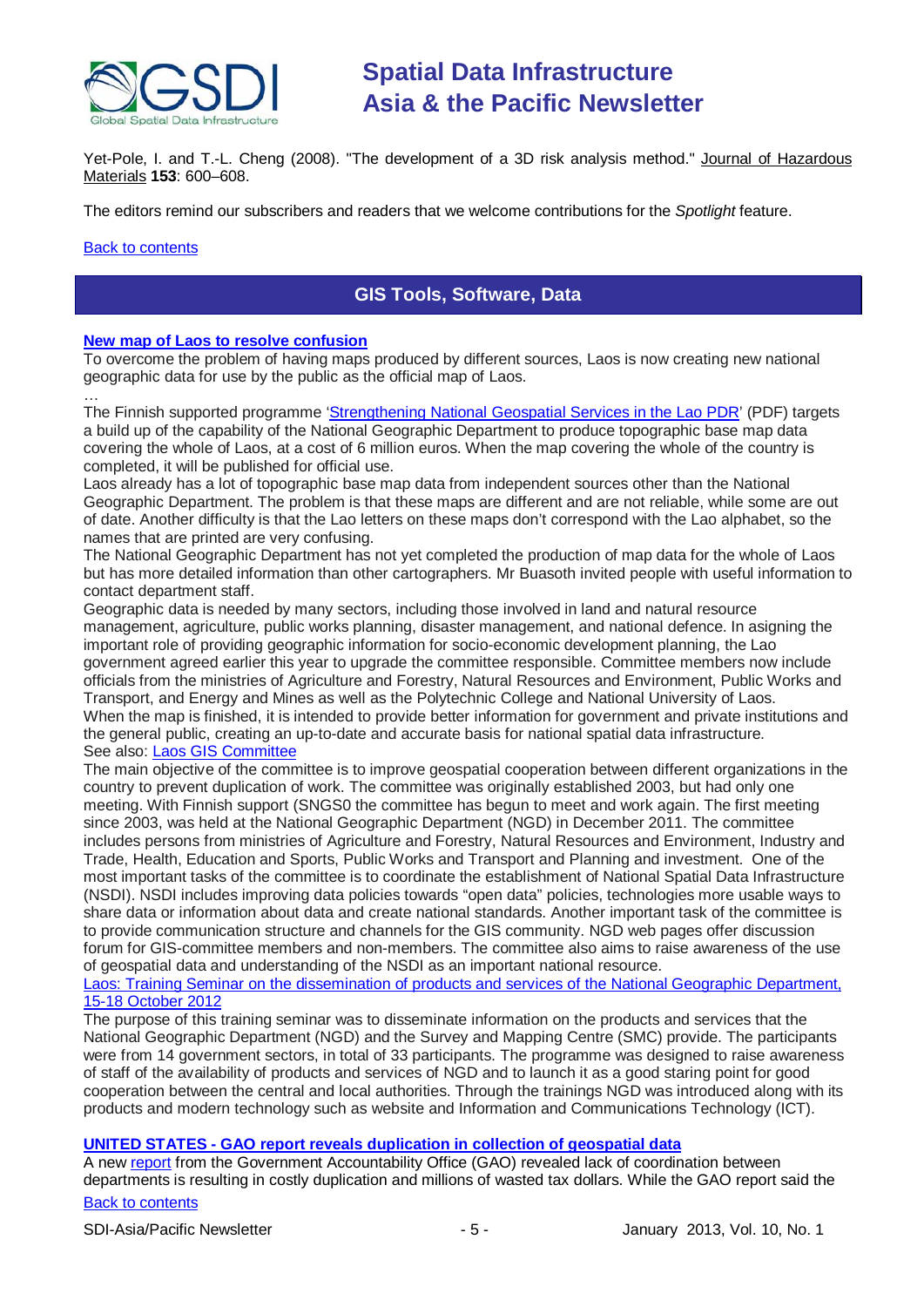

extent of duplication in geospatial investments is unknown, it said billions of dollars are being spent across the federal government on duplicative geospatial investments. Source: Geospatial World Weekly and **AOL** 

# **[Gravity map reveals scars from the moon's violent formative years](http://www.guardian.co.uk/science/2012/dec/06/gravity-map-moon-formative-years)**

shown in blue].

Grail satellites map the moon's crust in unprecedented detail to give clues about the formation of the solar system [the strongest gravitational pull are shown in red, and the weakest are

Scientists have taken their most detailed look yet at the insides of [the](http://www.guardian.co.uk/science/moon)  [moon](http://www.guardian.co.uk/science/moon) and its surface composition, and have concluded that our nearest celestial neighbour suffered an even more violent pummelling in its early years than previously thought.



Unlike Earth, where the shifting of tectonic plates and churning of the mantle have wiped out any evidence of the planet's early years, the

moon has remained largely the same over the 4.5bn-year history of the solar system. Its rocks, craters and composition, are therefore a record of what was happening when the planets of the solar system were forming. Studying the interior of the moon will give scientists a window into the conditions of the early solar system and provide clues about how the Earth spent its formative years.

Source: The Guardian & [NASA video](http://www.guardian.co.uk/science/video/2012/dec/06/nasa-grail-satellites-gravity-map-moon-video)

ALSO: [Ebb and Flow: how NASA created a gravity map of the moon -](http://www.guardian.co.uk/science/interactive/2012/dec/06/nasa-gravity-map-moon-interactive) interactive

### **Webmaps – [CDC Tracking The Spread of Influenza with FluView](http://blog.gisuser.com/2012/12/07/webmaps-cdc-tracking-the-spread-of-influenza-with-fluview/)**



The CDC has published a clever webmap resource enabling visitors to quickly and easily track the spread of the Influenza (flu) virus in the US. Weekly data as reported by ILNET are used and the map also provides an animation to view the spread of the virus in place and time for the season. Each state is linked to relevant State department of health websites where more detailed data are available. Static image maps and raw data are available for download.

Source: Any Geo blog

## **[Mapping America's Illnesses, in Near Real-Time](http://www.theatlanticcities.com/technology/2012/02/mapping-americas-sickness-near-real-time/1201/)**

- People in Seattle are suffering from coughing and the flu.

- Headaches and fevers are going around in Washington, D.C.

- A resident of Phoenix is down with the ["man flu"](http://abcnews.go.com/print?id=6123369) – the possibly mythical condition in which men experience illnesses more painfully than women.

All this drippy, wheezy intelligence, possibly accurate or possibly not, comes courtesy o[fSickWeather,](http://www.sickweather.com/) a website that attempts to crowdsource the health of cities around the world. (Motto: "Say It, Don't Spray It"). Co-founded by former U.S. Census crime-trend mapper Graham Dodge, the site presents a [near-real-time map](http://www.sickweather.com/large_map.php) showing outbreaks of [various illnesses](http://www.theatlanticcities.com/topics/disease/) as vast colored polygons; zoom in, and you can see the specific neighborhoods where people are kvetching about being laid out.

Source: The Atlantic "Cities"

# **[Flu Web Searches Predict Disease Outbreaks](http://www.scientificamerican.com/podcast/episode.cfm?id=flu-web-searches-predict-disease-ou-12-12-11&WT.mc_id=SA_WR_20121212)**

Weather prediction models armed with citizens' flu symptom query data enable researchers to predict flu outbreaks.

Source: Scientific American

#### **[2012's Year in Maps](http://www.theatlanticcities.com/design/2012/12/2012s-year-maps/4196/)**

Cartography ain't what it used to be. Development and disaster continue to mold the physical world, but for mapmakers, keeping up with geographic changes is busy work -- a tweaked direction here, a freeway exit there. It's very important busy work, as we learned this September when Apple reminded us not to take a good map for granted.

The intersection of geography and data, though, is just beginning to fill out. Together with interactive functions like sliders, timelines, and embedded information, the best new maps resemble Rand McNally's about as much as movies look like photographs. Creating an accurate representation of geography and infrastructure is only the tip of the iceberg. What happens when you integrate statistics about rising seas, gang affiliations, metaphors and beer?

Source: The Atlantic Cities "favorite maps of the year...":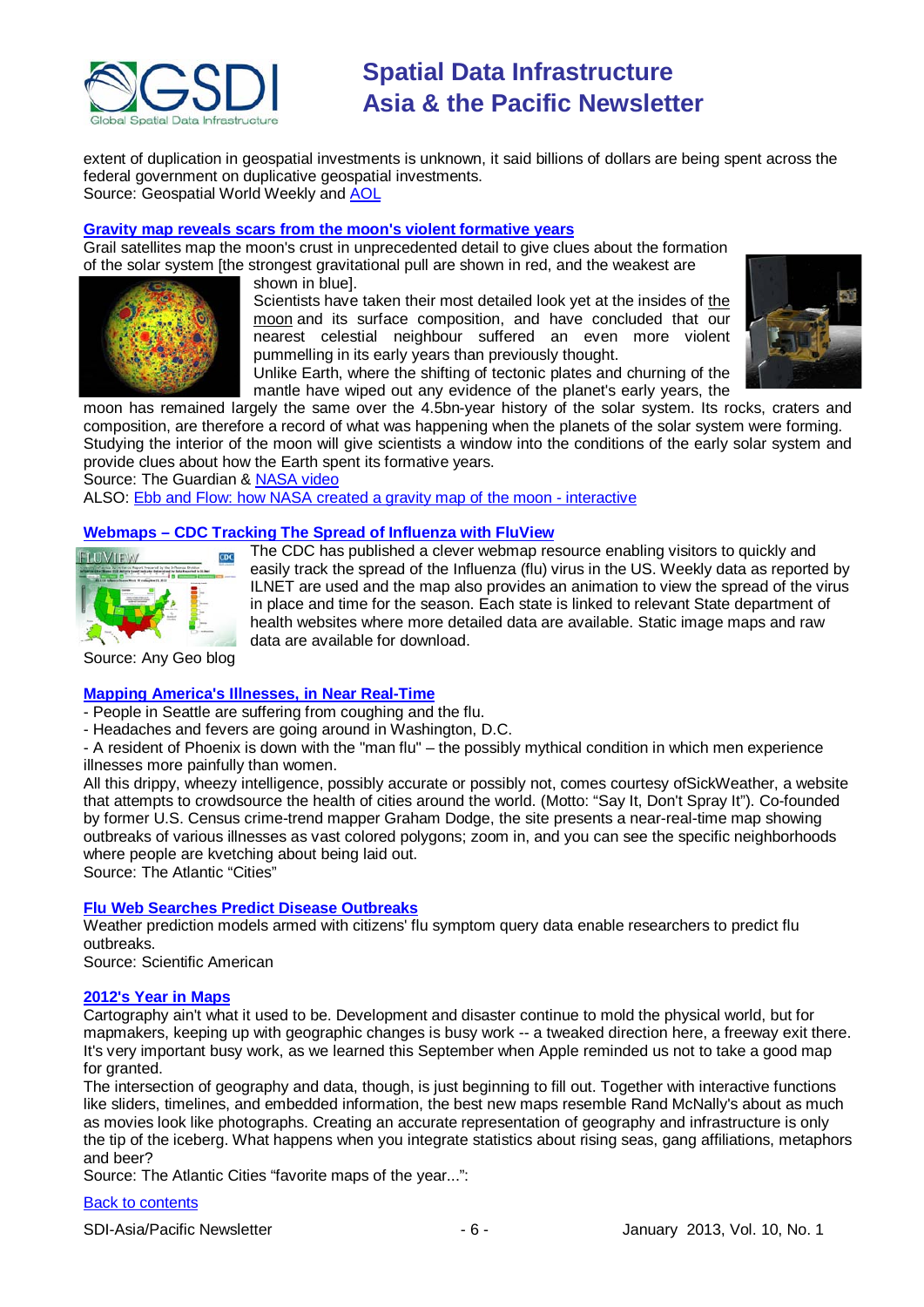

## **[Mission Accomplished for Landsat 5 After 29 Years](http://blog.gisuser.com/2012/12/27/usgs-comments-mission-accomplished-for-landsat-5-after-29-years/)**

IT seems that like the Eveready Bunny, Landsat 5 just keeps in ticking… however, according to the USGS it may be that time has run its course for Landsat 5 and retirement is now looming near. This from the USGS… Landsat 5 will be decommissioned over the coming months, bringing to a close the longest-operating Earth observing satellite mission in history. By any measure, the Landsat 5 mission has been an extraordinary success, providing unprecedented contributions to the global record of land change. The USGS has brought the aging satellite back from the brink of failure on several occasions, but the recent failure of a gyroscope has left no option but to end the mission

Source: AnyGeo blog and [GISUser.com](http://www.gisuser.com/content/view/28642/2/)



### **[Police concerned with Apple iOS 6 mapping system](http://www.vicpolicenews.com.au/more-news/11081-police-concerned-with-apple-ios-6-mapping-system.html)**

Mildura Police are urging motorists to be careful when relying on the mapping system on the Apple i-phones operating on the iOS 6 system after a number of motorists were directed off the beaten track in recent weeks.

Local Police have been called to assist distressed motorists who have become stranded within the Murray-Sunset National Park after following directions on their Apple i-phone.

Tests on the mapping system by police confirm the mapping systems lists Mildura in the middle of the Murray Sunset National Park, approximately 70km away from the actual location of Mildura.

Source: Victoria Police News

## **[Apple Maps not fully at fault over Australian Mildura confusion](http://www.guardian.co.uk/technology/2012/dec/11/apple-maps-fault-mildura-australia-confusion?INTCMP=SRCH)**

Australian government's official gazeteer includes area called 'Mildura Rural City' at location previously shown on iPhones.

Source: The Guardian

**[Apple redraws maps after Australian drivers led astray in the](http://www.guardian.co.uk/technology/2012/dec/10/apple-maps-life-threatening-australian-police?intcmp=239) bush**

Apple quickly rectifies Maps app after Mildura police issue warning after motorists lose way in scorching temperatures because town misplaced on Apple Maps Source: The Guardian

# **[Volunteers Produce the First Bus Map of Dhaka](http://www.asmmag.com/201212204598/volunteers-produce-the-first-bus-map-of-dhaka.html)**



Two recent graduate students started the Urban Launchpad to bring technology to the developing world. They singled out one of the densest areas in the world, choosing Dhaka, Bangladesh, to try and tackle its transportation congestion problem that has many calling it the slowest city in the world. The team gathered volunteers through partner organization Kewkradong and spread out with smartphones and special applications to poll the people on how they would improve transportation. The consensus of the people was that bus transportation could be more efficient, so they set out to understand it.

Source: Asian Surveying & Mapping an[d KickStarter.com](http://www.kickstarter.com/projects/urbanlaunchpad/first-bus-map-of-dhaka?ref=NewsDec2012&utm_campaign=Dec20&utm_medium=email&utm_source=newsletter)

#### **[GPS to monitor housing schemes, misuse of funds in Indian state](http://www.deccanherald.com/content/288977/gpsmonitor-housing-schemes-misuse.html)**

The government has ordered to implement GPS technology in an effort to put a stop to the irregularities happening under Housing schemes. Earlier nodal officers of Rajeev Gandhi Rural Housing Coporation made a visit to the villages where the houses of the beneficiaries are under construction and verify the details and were using the GPS technology only for monitoring the sites. If the documents are approved the funds were remitted to the respective beneficiaries' accounts. But with the rise in allegations that the officials were hand in glove with the beneficiaries and were sanctioning funds even when the construction of the house is in basement level, the government had directed to use GPS to monitor the scheme and then approve further funds. Source: Deccan Herald

#### **[New telescope to warn of solar flares that damage GPS signals](http://www.geospatialworld.net/News/View.aspx?id=26054_Article)**

Australia has unveiled a new radio telescope in the remote outback that will give the world a vastly improved view of the sun and much faster warnings on massive solar storms. The Murchison Widefield Array (MWA) radio telescope will detect flares on the sun's surface that could damage communication satellites, electricity power grids and GPS navigation systems. Source: Geospatial World Weekly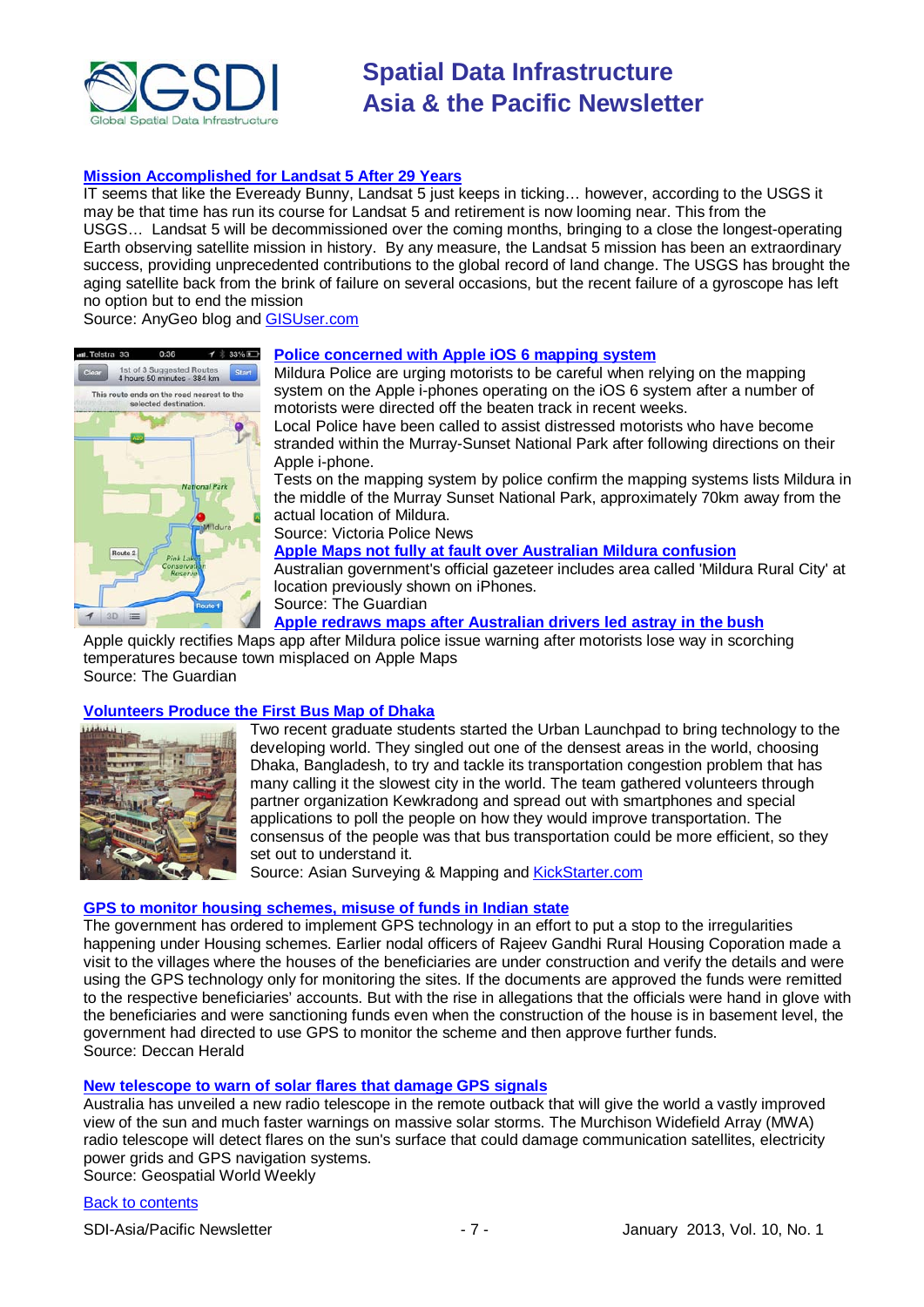

# **[Uber Weather for Chrome, weather on steroids!](http://uberweather.com/)**

Source: [Any Geo blog](http://blog.gisuser.com/2012/12/09/uber-weather-for-chrome-weather-on-steroids/)

# **Cartography Tip – [Color Brewer \(2.0\) Expert Color Advice For Your Maps](http://blog.gisuser.com/2012/11/26/cartography-tip-color-brewer-2-0-expert-color-advice-for-your-maps/)**

Here is an extremely useful resource for selecting color schemes for your cartographic products. It's a website called **[ColorBrewer 2.0](http://colorbrewer2.org/)**, developed by Cynthia Brewer, professor of Geography at Penn State University. Source: Any Geo blog

## **[Microsoft software to analyse complex geospatial data](http://www.geospatialworld.net/News/View.aspx?id=26033_Article)**

A new software library that can be used to analyse complex geospatial data has been released by Microsoft Research. Narwhal is a software library that has been developed as part of the work for the WorldWide Telescope visualisation engine, but has wider uses. The data doesn't even have to be 'location based' in the traditional sense.

Source: Geospatial World Weekly and [I-Programmer](http://www.i-programmer.info/news/145-mapping-a-gis/5204-narwhal-a-far-reaching-geospatial-data-library.html)

### **OpenTopography – [open and free access to high-resolution topographic data](http://blog.gisuser.com/2012/12/05/opentopography-open-and-free-access-to-high-res-topographic-data/)**



Some interesting "super computing" news as The National Science Foundation (NSF) has renewed funding for [OpenTopography,](http://www.opentopography.org/index.php) an Internet-based project that provides open and free access to high-resolution topographic data collected by technologies such as LiDAR (Light Detection and Ranging). OpenTopography was initially developed as a proof-ofconcept cyberinfrastructure project for the earth sciences as part of the NSF Information and Technology Research (ITR) program-funded Geosciences Network (GEON) project,

and continues to emphasize innovative cyberinfrastructure approaches to the online storage, access, and processing of large topographic datasets.

During the first three years of operations, the OpenTopography user community has grown to several thousand registered and guest users and a catalog of half a trillion LiDAR points! **See more on the project [HERE](http://www.amerisurv.com/content/view/10795/)** Source: Any Geo blog

# **[Thailand launches new facility for geoinformatics development](http://www.futuregov.asia/articles/2012/dec/06/thailand-launches-new-facility-geoinformatics-deve/)**

Thailand's Geo-Informatics and Space Technology Development Agency [\(GISTDA\)](http://www.gistda.or.th/) has launched a new facility called 'Space Krenovation Park (SKP) to further enhance the development of country's geo-informatics and space technology. The SKP is located at the Thaichote Satellite Control Station in Chon Buri province. GISTDA Executive Director Dr Anond Snidvongs said during the opening ceremony of the SKP that the agreement to forge alliances between Thai and foreign geo-informatics and space technology entrepreneurs was signed to support related research, develop innovative and add value to relevant products and businesses such as spare parts for space missions, batteries, mapping, high resolution satellite images, as well as a centre for the development of potential geo-informatics and space technology in ASEAN.

The SKP comprises of seven main sections including satellite control unit, geo-informatics centre for ASEAN, a facility to provide knowledge and training to private entrepreneurs who are keen to enter this business, a rent space for private sector to conduct research on relevant product development.

Source: Thanya Kunakornpaiboonsiri, FutureGov, 6 December 2012

**See also:** [Thai agency to lead Asean in disaster warning and control](http://www.nationmultimedia.com/national/Thai-agency-to-lead-Asean-in-disaster-warning-and--30183212.html)

#### **[New 3D mapping technology to preserve delicate structures](http://www.geospatialworld.net/News/View.aspx?id=26078_Article)**

CSIRO scientists have invented a new 3D mapping technology, Zebedee, giving researchers and the public unprecedented access to sites of global significance. It is licensed to UK start-up company GeoSLAM and global distributor 3D Laser Mapping.

The Zebedee system consists of a lightweight laser scanner mounted on a simple spring mechanism. It bobs around as the operator moves through the area under investigation, converting 2D measurements into 3D fields of view.

It's thought to be the world's first truly mobile, hand-held, rapid laser mapping system.

CSIRO researchers used the new 3D mapping technology to explore the Koonalda Cave in South Australia, near the western border, for the SA Museum.

The delicate site in the Nullarbor Regional Reserve, closed to the public, was used as a flint mine by Aboriginal people between about 30,000 and 10,000 years ago.

They left strange markings, called finger flutings, in the soft limestone walls by dragging their hands along established grooves.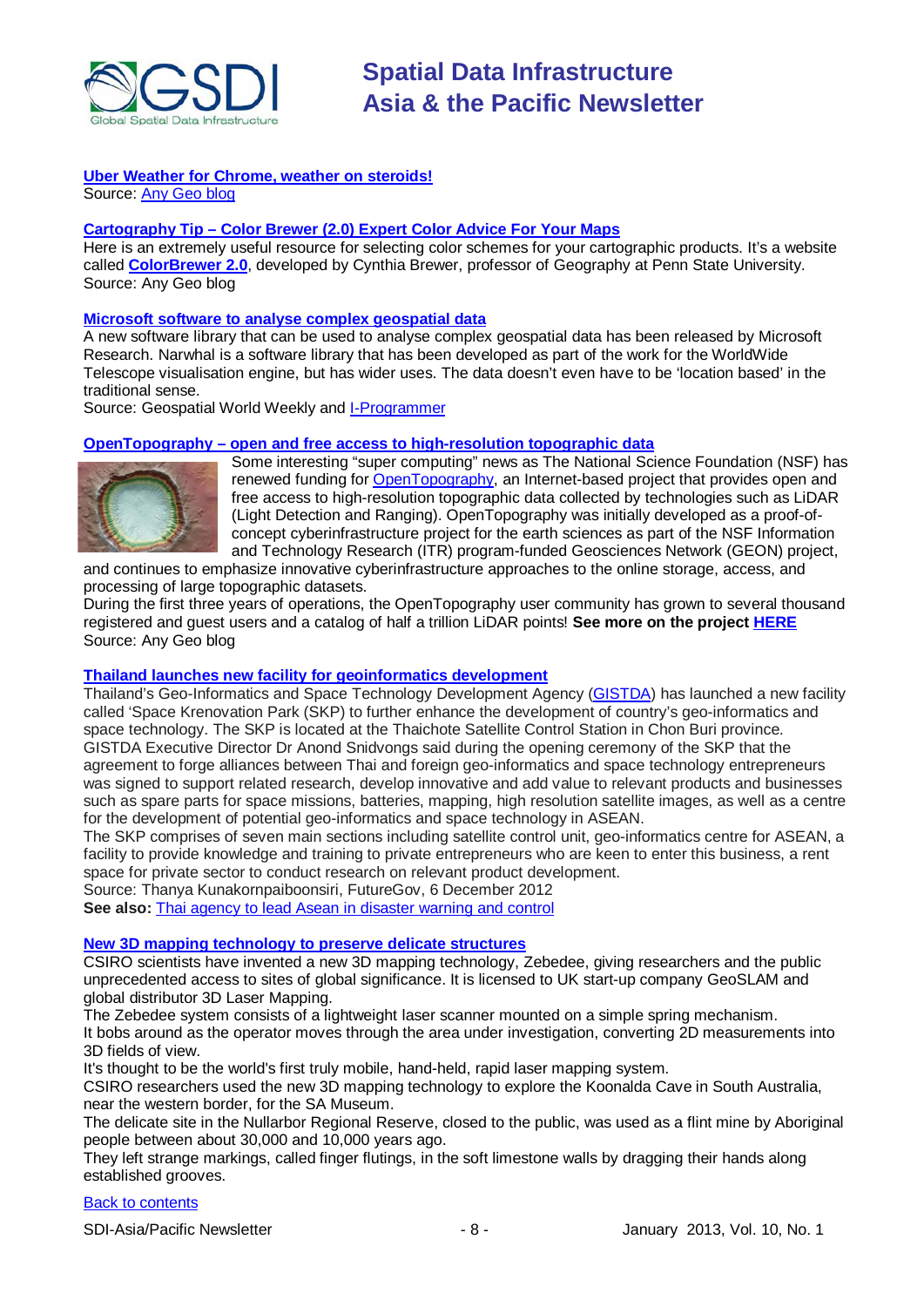

Archaeologist Dr Keryn Walshe from the SA Museum said she wants to work out who made the finger flutings men, women or children - but they are so fragile they crumble at the slightest touch.

"It is really tempting; it is really hard, actually, not to touch this soft surface because it's so inviting," she said. "It's this beautiful pure white colour, it's like snow. It looks so lovely and soft you just want to touch it to see what it's like, but you mustn't."

Now researchers can analyse the 3D model from the comfort of their laboratory in Adelaide, using computer software or physical reconstructions of the cave created using 3D printers.

"It's a fantastic research tool, the fact that we can use the models in the lab when we have really good light and good conditions to work under, whereas in the cave, because it's in complete darkness, it's really hard to do the research," Dr Walshe said.

Source: Geospatial World Weekly

### <span id="page-8-0"></span>[Back to contents](#page-0-0)

# **News from abroad**

*"This section has been included to highlight some of the developments happening outside the region which demonstrate SDI in action.*



# **[The Global Geography of HIV: 20 Years of Change—in 1 GIF](http://www.theatlantic.com/international/archive/2012/11/the-global-geography-of-hiv-20-years-of-change-in-1-gif/265706/)**

*With just two years until UN member states hit their Millennium Development deadline for AIDS, a reminder of how far we've come -- and what's left to do*

There's still a lot of work ahead, but it's hard to know how far you've come without looking at where you've been. Source: The Atlantic

# **[Augmented reality apps may generate USD 300 mn in 2013](http://mobility.cbronline.com/news/augmented-reality-mobile-apps-to-generate-300m-revenue-in-2013-report-071112)**

According to a report by 'Mobile Augmented Reality: Entertainment, LBS & Retail Strategies 2012-2017', about 2.5bn AR apps are expected to be downloaded to smartphones and tablets per year by 2017.Out of the total AR apps downloaded, games will account for the largest share, though the traditional payper- download payment model would continue to account for the largest share of revenues in the medium term.

There will be further growth avenues, with AR increasingly being deployed in prototype wearable devices like Google Glass. Key hurdles in the growth could be lack of consumer awareness while technological limitations of AR-enablers such as the phone camera, GPS, digital compasses and markerless tracking leads to AR failing to live up to consumer expectations.

Source: Computer Business Review

## **[ESA's ice mission can now measure earth's land and rivers](http://www.geospatialworld.net/News/View.aspx?id=26069_Article)**

ESA's ice mission is now giving scientists a closer look at oceans, coastal areas, inland water bodies and even land, reaching above and beyond its original objectives.

Launched in 2010, the polar-orbiting CryoSat was developed to measure the changes in the thickness of polar sea ice, the elevation of the ice sheets that blanket Greenland and Antarctica, and mountain glaciers. The satellite's radar altimetre not only detects tiny variations in the height of the ice, it also measures sea level and the sea ice's height above water to derive sea-ice thickness with an unprecedented accuracy. Source: Geospatial World Weekly

#### <span id="page-8-1"></span>[Back to contents](#page-0-0)

**Articles**

# **[Tuning the second-generation SDI: theoretical aspects and real use cases](http://www.tandfonline.com/doi/abs/10.1080/13658816.2011.620570)**

Authors: Joan Masó, Xavier Pons & Alaitz Zabala

*International Journal of Geographical Information Science* Vol 26(6) (2012) - not an open access journal Spatial data infrastructure (SDI) actors have great expectations for the second-generation SDI currently under development. However, SDIs have many implementation problems at different levels that are delaying the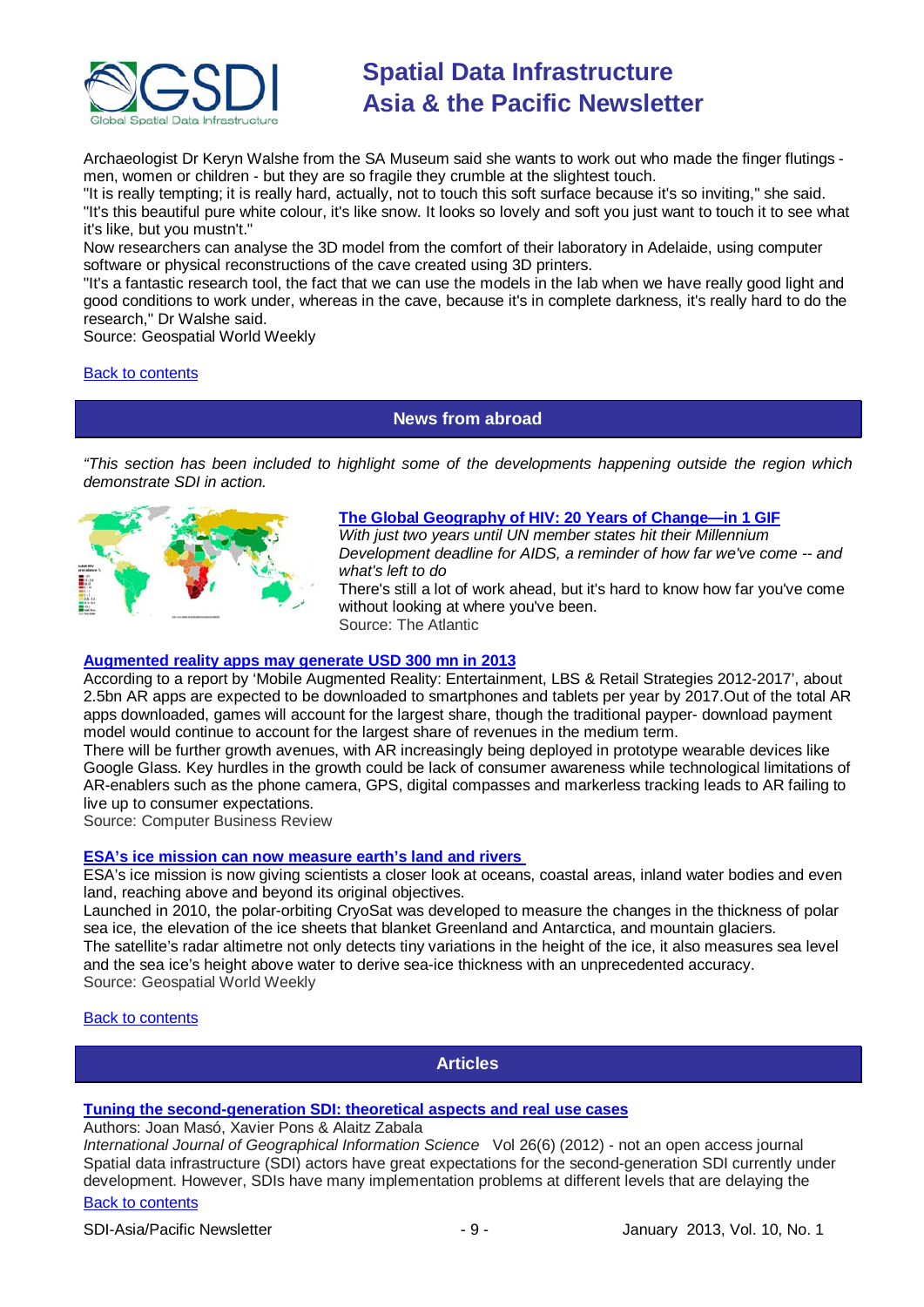

development of the SDI framework. The aims of this article are to identify these difficulties, in the literature and based on our own experience, in order to determine how mature and useful the current SDI phenomena are. We can then determine whether a general reconceptualization is necessary or rather a set of technical improvements and good practices needs to be developed before the second-generation SDI is completed. This study is based on the following aspects: metadata about data and services, data models, data download, data and processing services, data portrayal and symbolization, and mass market aspects. This work aims to find an equilibrium between user-focused geoportals and web service interconnection (the user side vs. the server side). These deep reflections are motivated by a use case in the healthcare area in which we employed the Catalan regional SDI. The use case shows that even one of the best regional SDI implementations can fail to provide the required information and processes even when the required data exist. Several previous studies recognize the value of applying Web 2.0 and user participation approaches but few of these studies provide a real implementation. Another objective of this work is to show that it is easy to complement the classical, international standard-based SDI with a participative Web 2.0 approach. To do so, we present a mash-up portal built on top of the Catalan SDI catalogues.

#### **[Integration of hydrological observations into a Spatial Data Infrastructure under a Sensor Web](http://www.tandfonline.com/doi/abs/10.1080/17538947.2012.743605)  [environment](http://www.tandfonline.com/doi/abs/10.1080/17538947.2012.743605)**

## International Journal of Digital Earth [Full text](http://www.tandfonline.com/doi/full/10.1080/17538947.2012.743605#tabModule)

Various sensors connected to the World Wide Web are used to obtain real-time hydrological observations. Thus, real-time management and utilization of such distributed in situ observations in the cyber-physical environment becomes possible. A Sensor Observation Service (SOS) chaining Web Feature Service (WFS) method is proposed to integrate geographical reference observation data collected by a hydrological Sensor Web into a virtual globe. This method hides the complexity of a series of information and service models in the Sensor Web realm to enable the integration of heterogeneous distributed hydrological data sources into a Spatial Data Infrastructure (SDI). The core components – a dynamic schema transformer and automatic information extractor – were designed and implemented. The SOS schema is matched to WFS schema that uses the schema transformer dynamically. The information extractor extracts and serves features automatically, conforming to standard SOS operations for observation retrieval and insertion.

**Keywords:** Sensor Web, data management, service middleware, Sensor Observation Service, Web Feature **Service** 

# **[Mercator: His contribution to surveying and cartography](http://eepublishers.co.za/article/international-federation-of-surveyors-353.html)** *by Jan de Graeve, FIG IIHSM* (PDF available))

*2012 is the quincentenary of the birth of Gerard Mercator. Although best known for the map projection named after him, he was also known for the Mercator atlas, indeed even the introduction of the word "atlas" and for his work in cartography but maybe not so much for his basic work as a land surveyor. This article is a short introduction to his life and work to highlight the exceptional place he has in the history of our profession.*

Source: Nov/Dec issue of PositionIT (& thanks to Ross Johnson for bringing this item to our attention)

### **[Responding to the Great East Japan Earthquake](http://mycoordinates.org/responding-to-the-great-east-japan-earthquake/)**

Geospatial Information Authority of Japan (GSI), the national mapping organization in the Japanese Government, conducted various activities in response to the Great East Japan Earthquake which occurred on 11 March 2011. This article summarizes the activities as well as achievements and challenges recognized Source: Coordinates monthly magazine (December 2012)

# **[Spatial Data Infrastructure Based Approach for Institutionalizing the Tenure Security in Alienated](http://www.sljol.info/index.php/TAR/article/view/4870)**

**[Government Lands](http://www.sljol.info/index.php/TAR/article/view/4870)**, *Tropical Agricultural Research* Vol. 23 (4): 347-356 (2012) Authors: NMPM Piyasena, RP De Silva, NDK Dayawansa [Full Text](http://www.sljol.info/index.php/TAR/article/viewFile/4870/3901) Full Text **Abstract**

Tenure security enables people to reap the benefits from land without any disturbances. As such, it is the basic element of sustainable economic, social and, environmental development. However, institutional inconsistencies between formal and informal institutions create the tenure insecurity in alienated government lands. The paper hypothesize that these institutional inconsistencies are mainly arise due to the fact that inefficient Spatial Data Infrastructure (SDI) provided by the surrounding organizational setup. The research investigates the significance of organizational setup in establishing the tenure security. Further, it explores the involvement of spatial data in the organizational issues that contribute to the development of insecurity of tenure. According to the investigation, bulk of the tenure security issues occurred due to the organizational





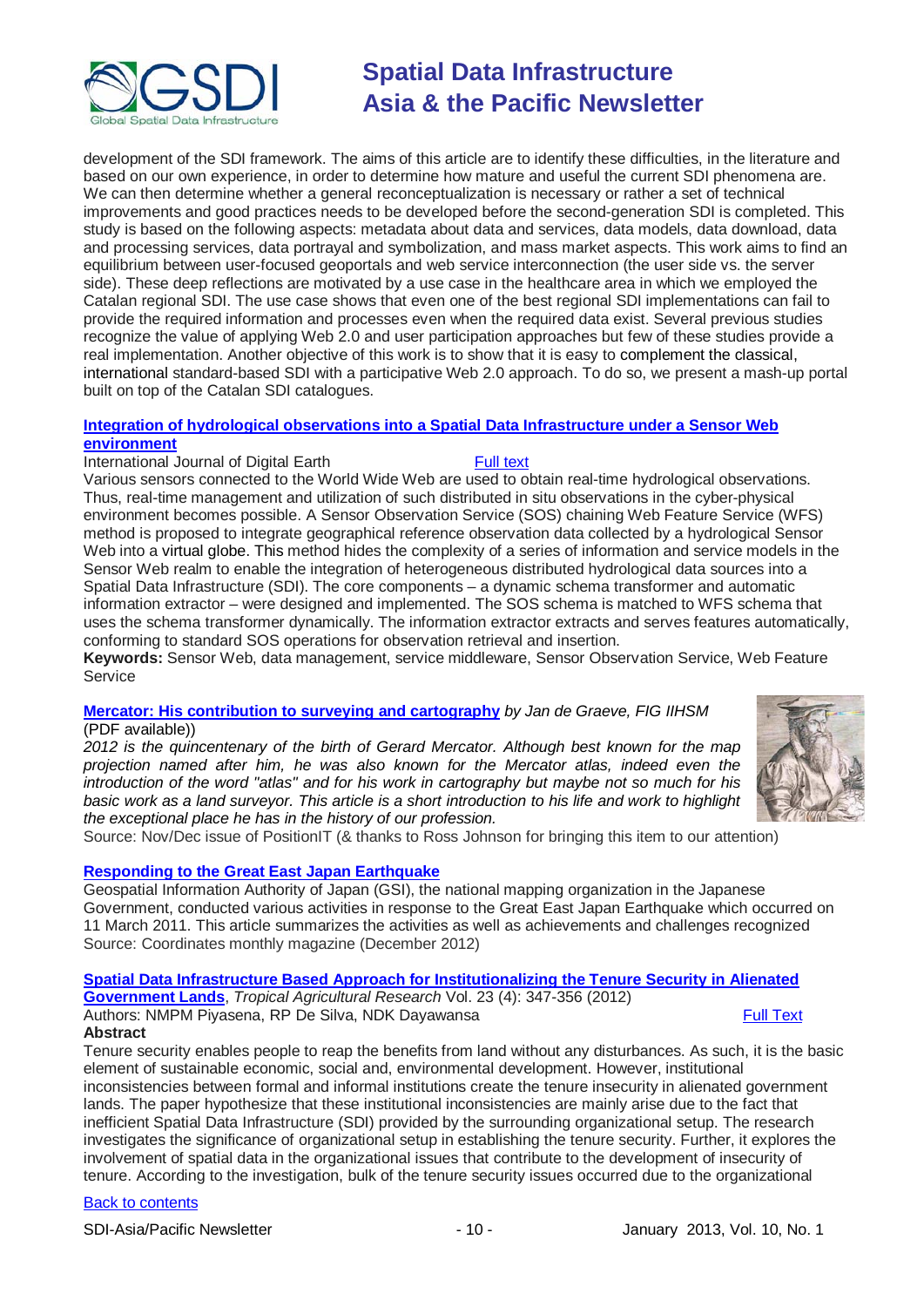

inefficiencies and most of these organizational issues are related with the spatial data. Finally, the research has identified the matters to be dealt with, when institutionalizing a proper SDI within an identified organizational setup to enhance the land tenure security in alienated lands. **Keywords:** Spatial data infrastructure; tenure security

### **[Assessing vulnerability to climate change using GIS](http://www.geospatialworld.net/Paper/Application/ArticleView.aspx?aid=30395)**

Authors: Bhawna Sharma and Dr. Nihar Jangle

#### **Introduction**

The anticipated impacts of the climate change in India are increase in temperature, change in precipitation patterns including monsoons, rise in sea levels and melting of Himalayan glaciers (INCCA 2010). Subsequently, an upscale in frequency and intensity of droughts and floods is expected, with adverse effects on human health, agriculture and livelihood particularly of those who are at the Bottom of Pyramid (BoP). Hence, enhancing the resilience of vulnerable communities to the impacts of climate change through adaptation is becoming increasingly important (Downing and Patwardhan 2005). "Risk management and risk reduction strategies, including risk sharing and transfer mechanisms such as insurance" are identified as an effective adaptation tool in Bali Action Plan at the 13th Conference of the Parties and the 3rd Meeting of the Parties in December 2007 in Bali (Warner, Ranger et al. 2009). The UNFCCC Cancun Agreements (2010) state the need for "risk management and reduction, risk sharing and transfer mechanisms such as insurance, including options for micro-insurance". They also mention the "possible development of a climate risk insurance facility to address impacts associated with severe weather events. However, poorer communities which tend to be more exposed and less resilient to economic shocks have limited access to conventional insurance (Steinmann 2012). Innovative microinsurance solutions tailored to the needs of rural communities can protect the excluded, vulnerable, and poor (Dror and Jacquier 1999).

Source: Geospatial World Weekly

### <span id="page-10-0"></span>[Back to contents](#page-0-0)

# **Books and Journals (including Videos and Web publications)**

#### **[V-e-n-u-e.com](http://v-e-n-u-e.com/About)**

**Venue** — a portable media rig, interview studio, multi-format event platform, and forward-operating landscape research base — will pop up at sites across North America from June 2012 through fall 2013. Under the direction of Geoff Manaugh of [BLDGBLOG](http://bldgblog.blogspot.com/) and Nicola Twilley of [Edible Geography,](http://www.ediblegeography.com/) Venue officially launches Friday, June 8, with a public event from 6-8pm at the Nevada Museum of Art in downtown Reno, Nevada.

In collaboration with the Center for Art + Environment at the Nevada Museum of Art and with Columbia University's Studio-X Global Network Initiative, Venue will traverse North America in a series of routes, visiting such sites as New Mexico's Very Large Array, Arches National Park, the world's largest living organism in the Blue Mountains of Oregon, and the 2012 Aspen Ideas Festival.

At these and many other locations, Venue will serve as a backdrop — or venue — for original interviews with people from an extraordinary range of disciplines, even as it records and surveys each site through an array of both analog and high-tech instruments.

#### **[On The Map: Why the world looks the way it does](http://www.amazon.co.uk/Map-Why-world-looks-does/dp/1846685095/ref=sr_1_1?s=books&ie=UTF8&qid=1356302647&sr=1-1)** by Simon Garfield



Maps fascinate us. They chart our understanding of the world and they log our progress, but above all they tell our stories. From the early sketches of philosophers and explorers through to Google Maps and beyond, Simon Garfield examines how maps both relate and realign our history. His compelling narratives range from the quest to create the perfect globe to the challenges of mapping Africa and Antarctica, from spellbinding treasure maps to the naming of America, from Ordnance Survey to the mapping of Monopoly and Skyrim, and from rare map dealers to cartographic frauds. En route, there are 'pocket map' tales on dragons and undergrounds, a nineteenth century murder map, the research conducted on the different ways that men and women approach a map, and an explanation of the curious long-term cartographic role played by

animals. On The Map is a witty and irrepressible examination of where we've been, how we got there and where we're going. "Delightful. If maps be the fuel of wanderlust, read on." From the foreword by Dava Sobel, author of Longitude. Author [Simon Garfield interviewed](http://online.wsj.com/article/SB10001424127887324461604578191471150162626.html?mod=WSJASIA_hpp_MIDDLESecondNews#project%3DSLIDESHOW08%26s%3DSB10001424127887323277504578191792854140524%26articleTabs%3Dvideo) by Wall Street Jnl editor Gary Rosen.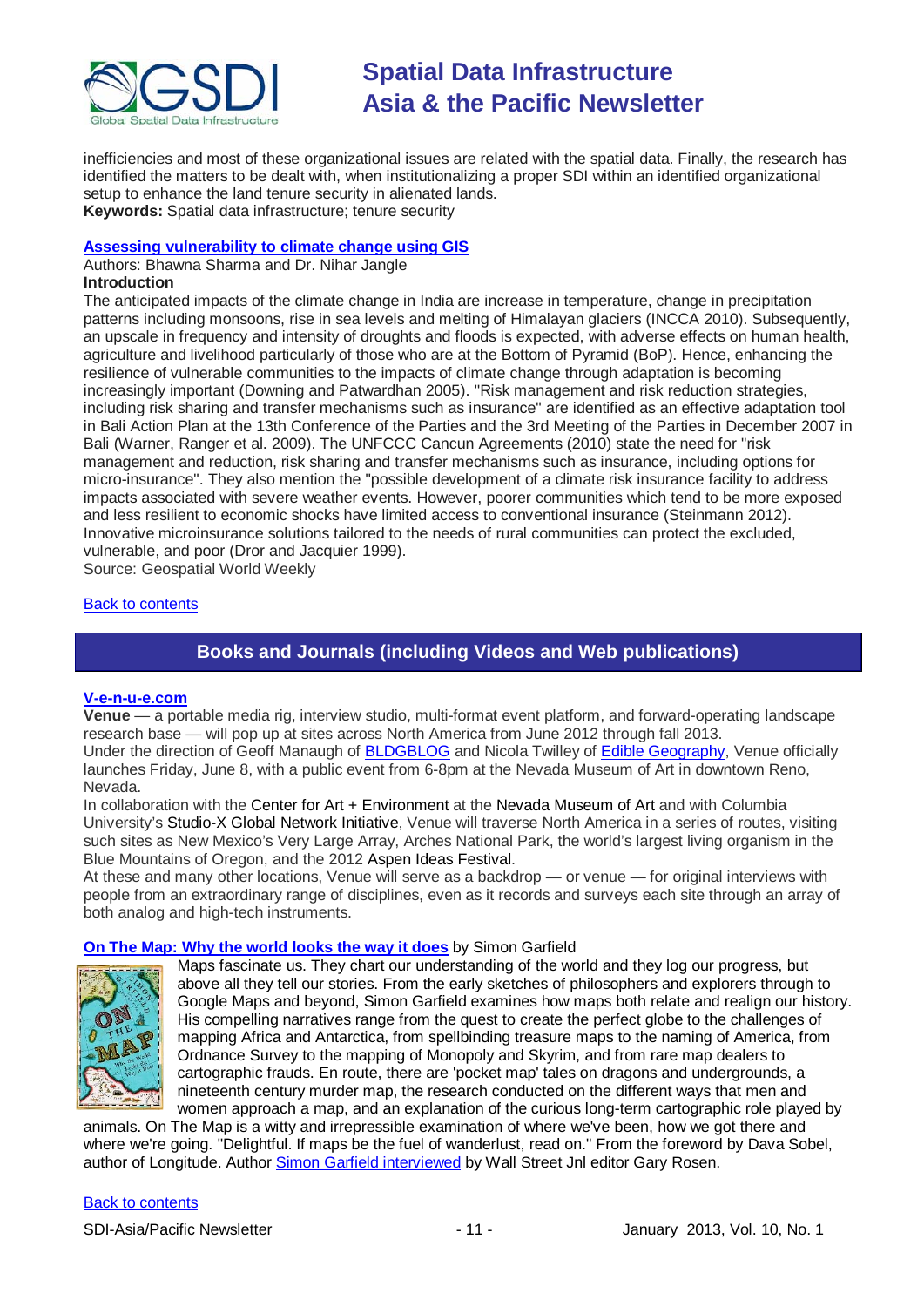

#### **SDI Cookbook update**

The SDI Cookbook, in its wiki version, now has an updated Chapter 10 to reflect the latest slate of standards and popular version numbers. We seek contributing editors for the other Chapters to also bring them up-to-date. About three months prior to the next GSDI Conference we will seek to affix a date and snapshot the Cookbook into a "SDI Cookbook 2013" PDF version. By saving a PDF and giving it a date of publication, it will clarify the reference and citation of the document and provide a time context.

If you are interested in helping update any of the chapters, please contact [Douglas Nebert.](mailto:ddnebert@usgs.gov)

### **[NewGeography website](http://www.newgeography.com/)**

# **[Mapping London blog](http://mappinglondon.co.uk/)**

#### **[Borderlines blog from the New York Times](http://opinionator.blogs.nytimes.com/category/borderlines/)**

Countries are defined by the lines that divide them. But how are those lines decided — and why are some of them so strange? Borderlines explores the stories behind the global map, one line at a time.

by Frank Jacobs

Frank Jacobs is a London-based author and blogger. He writes about cartography, but only the interesting bits. His other blog is [Strange Maps](http://bigthink.com/blogs/strange-maps)

#### **[Thematic Mapping blog](http://blog.thematicmapping.org/)**

Terrain mapping with Mapnik

#### Blog of **[Ragnvald Larsen, geographer](http://www.mindland.com/wp/)**

Geographer working with maps at the Norwegian Directorate for Nature Management. Part of his job is to contribute to development aid projects.

**International Society for Digital Earth - August, 2012 [Newsletter](http://www.digitalearth-isde.org/news/isde-newsletter(201208).html)** 

**[Thoughts on the Geospatial industry, Open Standards and Open Source](http://cameronshorter.blogspot.com/2011/06/memoirs-of-cat-herder-coordinating.html)** Cameron Shorter's blog

**New Zealand - SDI Cookbook Chapter 6 – [Government and Industry, moving forward.](http://www.geospatial.govt.nz/sdi-cookbook-chapter-6-government-and-industry-moving-forward)**

**Carnival Of The Geospatialists #3 - [Musings and Down-Right Cool Things Shared by the Geo Faithful](http://www.gisuser.com/content/view/25690/28/)**

**[Open Planet 5, the magazine published for the International gvSIG Conference is now available in](http://jornadas.gvsig.org/descargas/magazine)  [electronic format](http://jornadas.gvsig.org/descargas/magazine)**

#### **[SDI Magazine](http://www.sdimag.com/)**

**[Mother Pelican: A Journal of Sustainable Human Development](http://www.pelicanweb.org/solisustv08n12page1.html)** The December 2012 issue has been published

**[LiDAR News, Vol 2, No 19](http://www.lidarnews.com/newsletter/Vol2No19.htm)** (September 2012 Newsletter)

**[LiDAR News magazine](http://lidarnews.com/emag/2012/vol2no5/index.html)** (Vol 2, No 5, Fall 2012)

**[Think Quarterly](http://thinkquarterly.co.uk/#aboutthebook)** – Google's new on-line magazine

**[Coordinates](http://mycoordinates.org/pdf/jun12.pdf)** monthly magazine - **PDF** (June 2012)

**[SERVIR-Africa community news](http://www.servirglobal.net/africa/en/News/CommunityNews.aspx)**

**GISuser - [GIS and Geospatial Technology News](http://www.gisuser.com/)**

**[National Geographic website](http://www.nationalgeographic.com/)**

**[The Atlantic Cities website](http://www.theatlanticcities.com/)** including [Maps](http://www.theatlanticcities.com/posts/map/)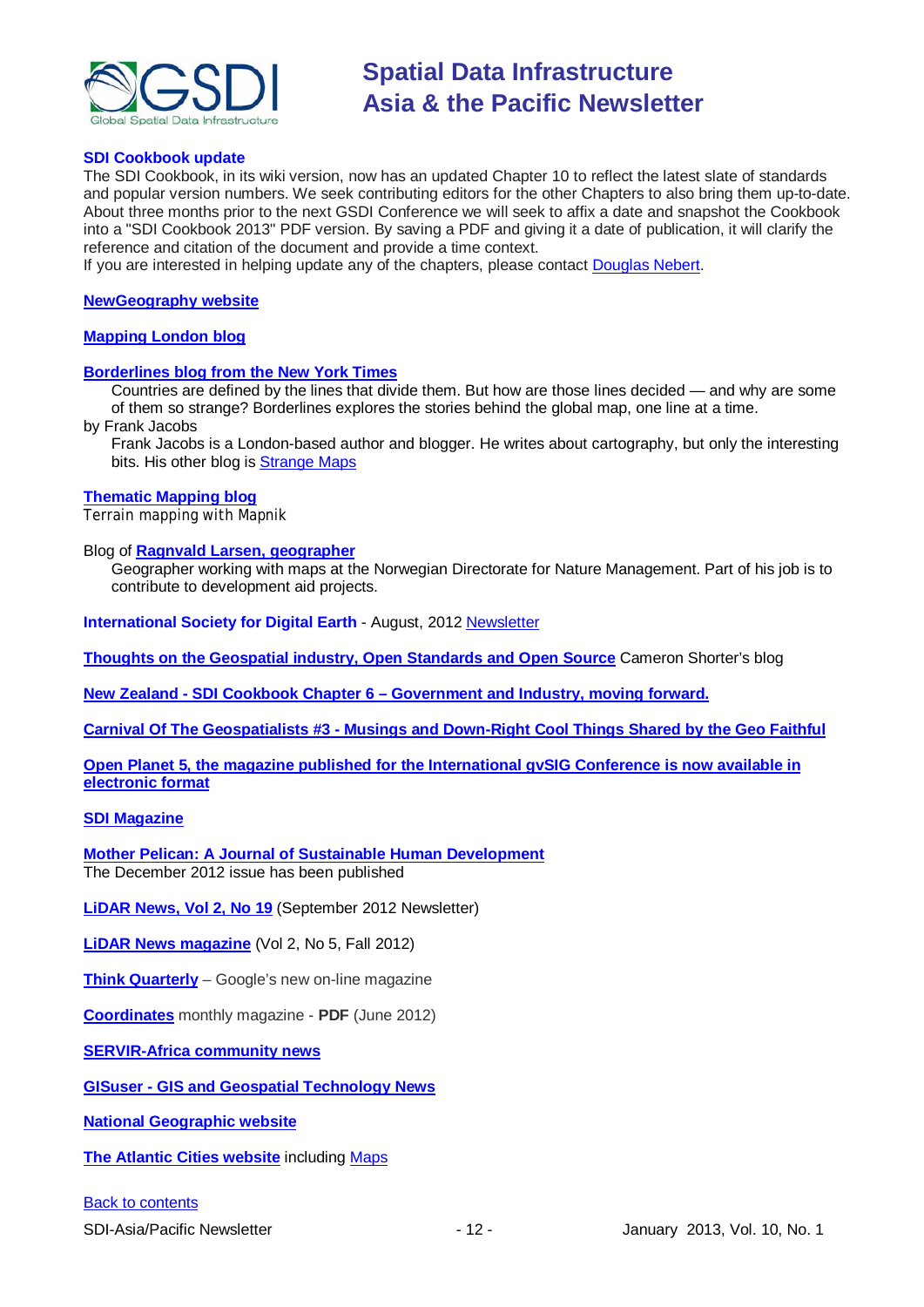

# **[Professional Surveyor](http://www.profsurv.com/)** magazine

**[The American Surveyor](http://www.amerisurv.com/newsletter/28NOV2012.htm)** newsletter (November 28)

**[My Co-ordinates e-zine](http://mycoordinates.org/pdf/oct12.pdf)** – October issue (PDF)

### <span id="page-12-0"></span>[Back to contents](#page-0-0)

# **Just for Fun!**

# **[The Explosion of 15th Century Printing: A Data Visualization](http://www.theatlantic.com/video/archive/2012/12/the-explosion-of-15th-century-printing-a-data-visualization/265902/)**

[Harvard's metaLAB maps the number and location of printed works in the university's library collections.](http://www.theatlantic.com/video/index/265902/) <http://www.theatlantic.com/video/index/265902/>

# **[Black Marble: The Earth at Night Like You've Never Seen It Before](http://www.theatlantic.com/video/archive/2012/12/black-marble/265947/)**

*"Nothing tells us more about the spread of humans across the Earth than city lights."* <http://www.theatlantic.com/video/index/265947/> **[An Amazing, Hyper-Detailed Satellite View of the Earth's Lights at Night](http://www.theatlantic.com/video/archive/2012/12/an-amazing-hyper-detailed-view-of-the-earth-at-night/265974/)**  Source: The Atlantic and [Scientific American](http://www.scientificamerican.com/gallery_directory.cfm?photo_id=3C6E805D-EFD9-11DC-02173DB7C17CF9AB&WT.mc_id=SA_WR_20121212)



#### **SEE ALSO - [A New, Highly Detailed Image of North Korea's \(Lack of\) Electrical Infrastructure](http://www.theatlanticcities.com/technology/2012/12/new-highly-detailed-image-north-koreas-lack-electrical-infrastructure/4201/)**



Pyongyang has a probable population of more than 3 million people, but you wouldn't know it looking down on the city from space. Only the faintest of glimmers rise from the metropolis, as if all its residents are huddling in the dark for their [Supreme Leader's](http://kimjongunlookingatthings.tumblr.com/) surprise birthday party.

The world has known of North Korea's night-invisibility for a while. On imagery captured by military satellites in the '90s, the country shows up like a gaping

hole in the flaming latticework of light that is Japan, South Korea and China. But recent overpasses by NASA's Suomi NPPspacecraft – the one that provided those marvelous shots of [nocturnal America](http://www.theatlanticcities.com/technology/2012/12/never-seen-satellite-view-earths-cities-night/4085/) – has revealed the country's energy bankruptcy in a level of detail never seen before. Source: The Atlantic "Cities"

# **UPDATE to South Pacific Sandy Island 'proven not to exist' (December 2012 issue of SDI-AP newsletter)**

A librarian in Auckland, New Zealand located it on a chart of the Pacific Ocean, published in 1908 but first compiled in 1876. The island was sighted in that year by the British vessel *Velocity.* The chart includes a warning that helps explain why it included even doubtful sightings of land. Source: [Strange Maps blog](http://bigthink.com/strange-maps/588-no-land-ho-sandy-island-and-the-age-of-un-discovery)



# **[This Surfboard-Sized Robot Just Propelled Itself Across the Ocean](http://www.scientificamerican.com/article.cfm?id=this-surfboard-sized-robot-just-pro-2012-12&WT.mc_id=SA_CAT_physics_20121207)**

Surviving stormy weather and a shark attack, the Wave Glider just entered the record books for the longest autonomous trip ever taken

On its first journey across the Pacific Ocean, the robot Wave Glider *Papa Mau* was bitten by a shark, whipped by 100 mph winds, and tossed by 30 foot waves. Somehow ite survived the whole 9,000 nautical mile trip from Northern California to Australia. *Papa Mau* now holds the world record for distance traveled by an autonomous vehicle on land

or in the sea. Source: Scientific American and Liquid Robotics [website](http://liquidr.com/pacx/pacific-crossing.html)



### **[Mount Everest, in 3.8 billion pixels](https://s3.amazonaws.com/Gigapans/EBC_Pumori_050112_8bit_FLAT/EBC_Pumori_050112_8bit_FLAT.html)**

See for yourself the fine details of the base camp at the foot of Mt Everest Source: [Washington Post,](http://www.washingtonpost.com/blogs/worldviews/wp/2012/12/18/photo-mount-everest-in-two-billion-pixels/) GlacierWorks.org and many other

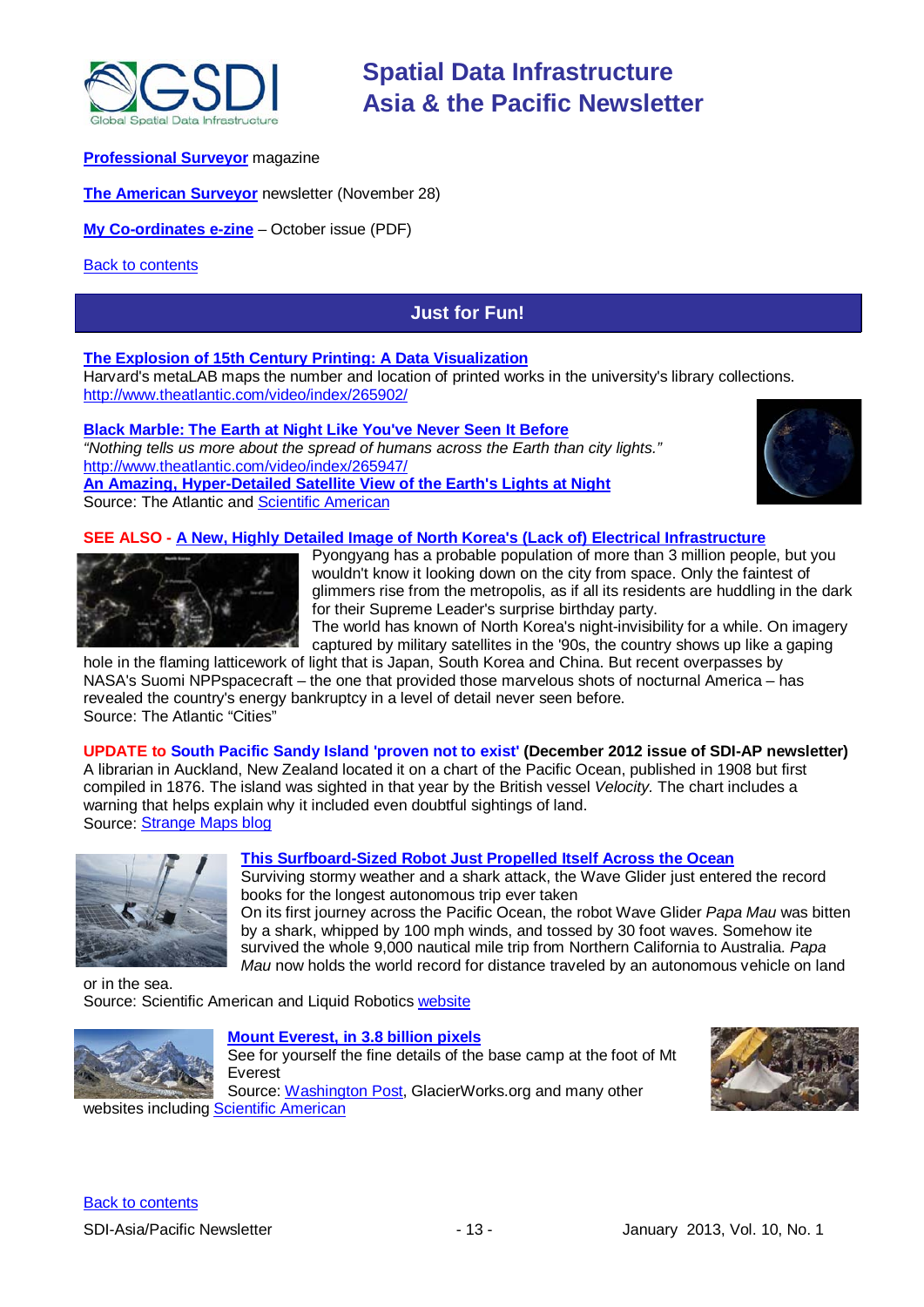

#### **[The End of the Map](http://online.wsj.com/article/SB10001424127887324461604578191471150162626.html?mod=WSJASIA_hpp_MIDDLESecondNews)**

|  | ÷ |    |
|--|---|----|
|  |   | 18 |
|  |   |    |
|  |   |    |

Apple Maps stands at the end of a long line of cartographic catastrophes. Say goodbye to the Mountains of Kong and New South Greenland—the enchanting era of geographic gaffes is coming to a close. **Left:** California depicted as an island of the coast of North America. Source: The Wall Street Jnl

### **Great Britain - [SpalshMaps develops washable, wearable maps](http://www.geospatialworld.net/News/View.aspx?id=26043_Article)**

SplashMaps is developing maps printed on waterproof, washable and wearable high-performance fabrics – so one could literally wear their map on their sleeve! The company is using a combination of Ordnance Survey and OpenStreetMap data and working to a scale of 1:40000.

The company can print scarves, shorts and sleeves. The lightweight and waterproof maps can be easily stashed in a pocket (if it's a scarf!) and accessed. The maps can also be customised to suit the users needs the scale, symbols or colour can be altered, and it could be centred on the region, or even the exact route. SplashMaps intend to make all 15 of Britain's national parks available by April, by which time users will be able to centre their map anywhere in the country.

Source: Geospatial World Weekly and Ordnance Survey [blog](http://blog.ordnancesurvey.co.uk/2012/12/wearing-your-map-on-your-sleeve/)

#### **Maps and charts are backups to GPS - ["Why do I need a map? I've got a GPS!"](http://www.delmarvanow.com/apps/pbcs.dll/article?AID=/20121223/SPORTS/312230031/Maps-charts-backups-GPS?odyssey=tab%7Ctopnews%7Ctext%7CSports&gcheck=1&nclick_check=1)**

He was coming in from Baltimore and headed to the West Ocean City marina, where my boat was moored, but his car's GPS directed him in through Delaware, and when he hit the coast he didn't know which way to go. When I asked if he had a map in his car, he snapped at me, saying, "Why do I need a map? I've got a GPS!" Source: Delmarva.com

#### <span id="page-13-0"></span>[Back to contents](#page-0-0)

# **Training Opportunities**

#### **Online training series: introduction to Geospatial ISO Metadata**

The National Oceanic and Atmospheric Administration's (NOAA) National Coastal Data Development Center (NCDDC) is offering **Introduction to Geospatial ISO Metadata**, a free, online training series beginning in January 2013.

NCDDC set out to meet the increased needs of data managers as many organizations transition to ISO standards. Working with other metadata trainers within the community, the NCDDC Metadata Team developed a complete package of training materials concerning ISO metadata standards. Conducting this training online is an innovative way to meet the increasing demand for such training.

The NCDDC has conducted two prior metadata training series online in which over 1500 participants from 18 countries on five continents took part. The success of those efforts led to the continuation and expansion of the training being offered.

Registration is now open for the next series which will be held every Tuesday from 9:30 a.m-10:30 a.m. US Central Standard Time (CST) from January 15 until March 5, 2013. Unfortunately this translates to 4:30 a.m-5:30 a.m. New Zealand Daylight Time (NZDT) on Wednesdays beginning 16th Jan. Hey! The early bird gets the worm. **[this is near 11 PM Tuesdays – 1 AM Wednesdays for most of the Asia-Pacific countries]**

The series will start with an introduction to metadata, and cover topics such as XML basics, tools, and data discovery. All materials will be made available online, and instructors will be available by request for special one-on-one "My Metadata" sessions to answer specific questions for individual participants.

To register or for more information, please [visit](http://www.ncddc.noaa.gov/metadata-standards/metadata-training/course-one/)

Thanks to Ross Johnson for this item

### **[Course Spotlight: Master of Spatial Information Science](http://themelbourneengineer.eng.unimelb.edu.au/2012/02/course-spotlight-master-of-spatial-information-science/)**

The University of Melbourne [Course Spotlight: Master of Spatial Information Science](http://themelbourneengineer.eng.unimelb.edu.au/2012/02/course-spotlight-master-of-spatial-information-science/)

Spatial information is an essential and indispensable part of any economy's infrastructure. It is needed in all walks of life and on many scales, with applications in land tenure systems, environmental modelling, food production, disaster management, climate change modelling, engineering, architecture and urban planning. Current industry shortfalls in spatial information practitioners combined with a growing demand in Australia and internationally, ensure graduates a range of well-paid job opportunities.

Find out more about the [Master of Spatial Information Science,](http://www.msi.unimelb.edu.au/study/graduate/master-of-spatial-information-science/) as well as our [scholarship opportunities.](http://www.eng.unimelb.edu.au/study/graduate/scholarships.html)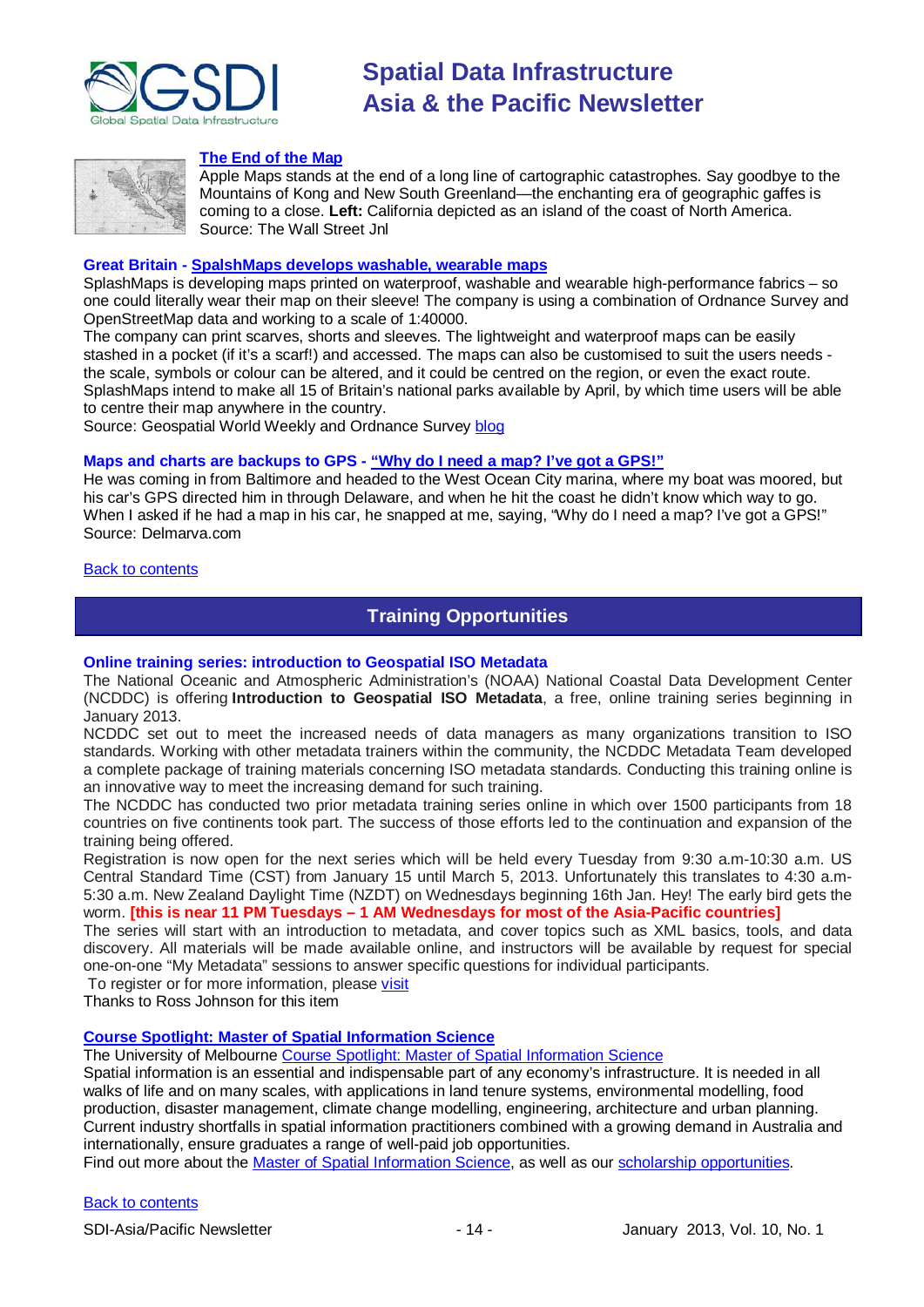

# **[Learn to Use HTML5 with Esri ArcGIS](http://www.gisuser.com/content/view/25915/2/)**

Get a brief introduction to HTML5 and learn how to use HTML5 technologies with the ArcGIS API for JavaScript and ArcGIS Online.

Source: GIS User and [ESRI](http://training.esri.com/Gateway/index.cfm?fa=seminars.gateway)

## **[Large-Scale 3D Laser Scanning: The Complete Process](http://www.faro.com/site/resources/details/1373?CampaignId=70170000000bbwr)**

Don't worry if you missed the live webinar, "Large-Scale 3D Laser Scanning: The Complete Process". It's now available online for you to watch any time!

### **[e-Learning for the Open Geospatial Community](http://elogeo.nottingham.ac.uk/xmlui)**

We are pleased to inform that the course repository for the ELOGeo (An e-Learning Framework for Using Geospatial Open Data, Open Source and Open Standards) project is ready.

ELOGeo is a JISC-funded project based at the Centre for Geospatial Science, the University of Nottingham in partnership with the Mimas Centre of Excellence at the University of Manchester. ELOGeo main collaborators are Open Source Geospatial Foundation, Open Geospatial Consortium (OGC), Ordnance Survey, Open Nottingham, International Cartographic Association (ICA) and gvSIG Association. [More details of ELOGeo.](http://elogeo.nottingham.ac.uk/index.html)

#### **gvSIG Training platform opens with a first course for gvSIG users**

The gvSIG Association tries to increase its learning offer through online courses, publishing a new learning platform: gvSIG Training. In parallel, the gvSIG Association launches its official certification program. It's a step forward in the training processes in free geomatic, creating an online training centre, that contributes to the spreading as well as to the sustainability of the gvSIG project. Training without geographic barriers, and with the best professionals.

In this platform, you will find courses in several languages to learn to use the different applications of the gvSIG project, in a user level as well as in a developer one. The courses list will be extended gradually with different gvSIG and free geomatic specialization courses (databases, map servers...), with the objective of covering the different needs of the Community.

The courses offered by gvSIG Training are part of the training routes that are required to obtain the gvSIG official certification.

For further information:

- gvSIG Training: [<http://gvsig-training.com/>](http://gvsig-training.com/)

- gvSIG Certifications: [<http://www.gvsig.com/services/certification>](http://www.gvsig.com/services/certification)

#### **GIS Courses by Distance Education NSW Riverina Tafe**

The courses listed below are all full Geographic Information Systems courses which can be studied over a number of semesters by distance study pathways.

[Certificate III in Spatial Information Services \(GIS\)](http://www.rit.tafensw.edu.au/nec/nrme/giscourses#Cert III in Spatial Information Services (CPP30109))

[Certificate IV in Spatial Information Services \(GIS\)](http://www.rit.tafensw.edu.au/nec/nrme/giscourses#Cert IV in Spatial Information Services (CPP40209))

[Diploma of Spatial Information Services \(GIS\)](http://www.rit.tafensw.edu.au/nec/nrme/giscourses#Diploma of Spatial Information Services (CPP50207))

Sourc[e: NSW River](http://www.rit.tafensw.edu.au/nec/nrme/giscourses)

# **[Participatory Spatial Information Management and Communication Training Kit now available on-line](http://www.cta.int/en/About-us/CTA-news/Participatory-Spatial-Information-Management-and-Communication-Training-Kit-now-available-on-line)**

Co-published by CTA and IFAD in English and Spanish, the Training Kit is a unique product that can be tailored to meet user needs, ensuring that employees get the best training available on Participatory Spatial Information Management and Communication.

The [online version](http://pgis-tk.cta.int/) was launched at the beginning of March 2011. The DVD version was launched in December 2010. The Training Kit contains 15 Modules, each presented through a series of Units. Modules cover the entire spectrum of good developmental practice – from mobilising communities to developing a communication strategy based on the outcome of participatory mapping activities. The Modules touch on topics such as the fundamentals of training, ethics and community groundwork and processes as well as the more technical low-, mid- and high-tech participatory mapping methods.

Users decide what they want to cover and when. The product has been developed using the Multimedia Training Kit (MMTK) approach – which allows you to pick and choose those Modules, Units and components that best suit your particular requirements and develop a curriculum to suit your specific needs. **Publishers:** Technical Centre for Agricultural and Rural Co-operation ACP-EU (CTA), Wageningen, The Netherlands and International Fund for Agricultural Development (IFAD), Rome, Italy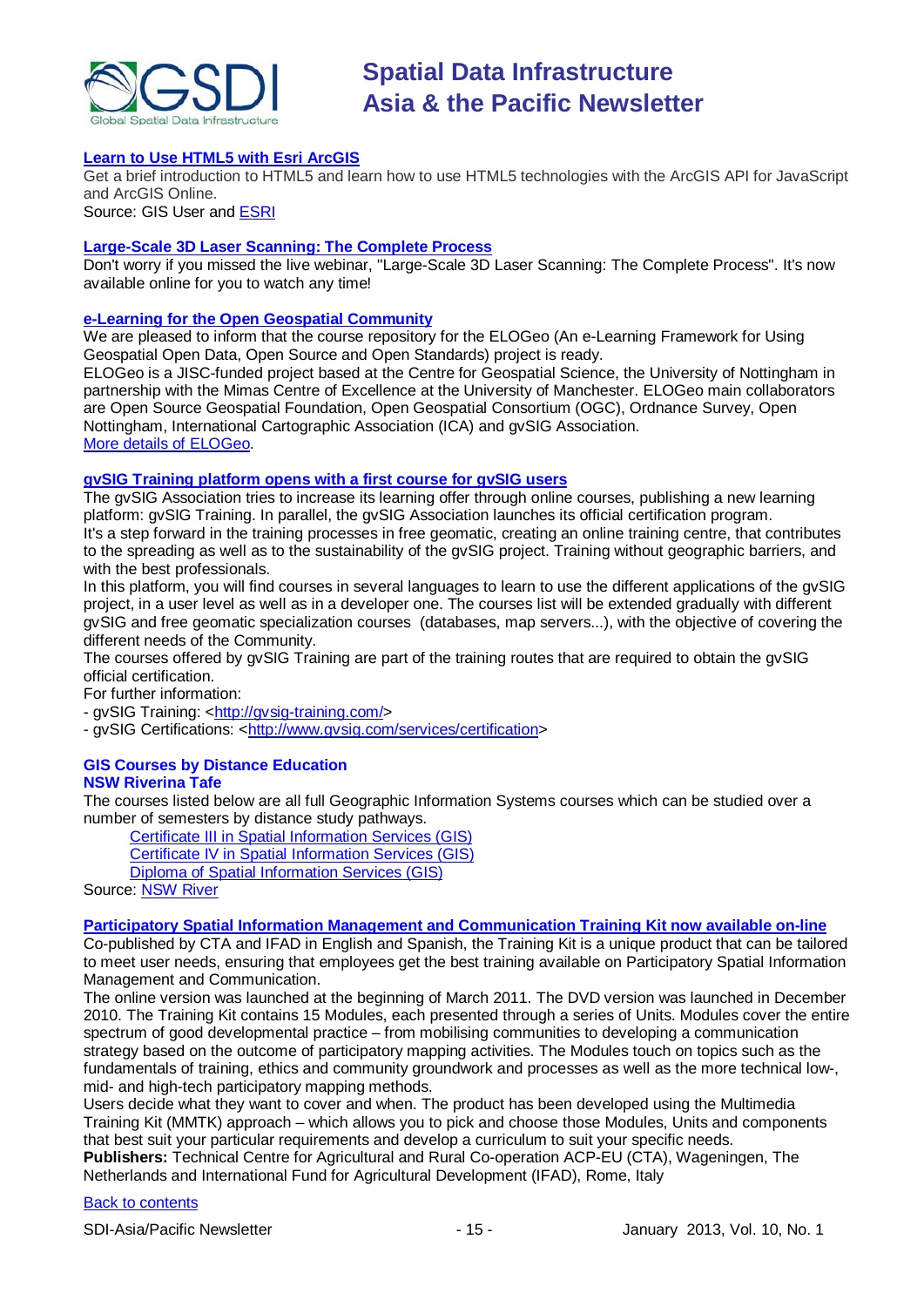

# Source: [The Centre for Agricultural and Rural Cooperation](http://www.cta.int/en/About-us/Who-we-are)

### <span id="page-15-0"></span>**[Back to contents](#page-0-0)**

# **Funding Opportunities, Awards, Grants**

#### **[IFS Individual Research Grants: call for applications](http://www.ifs.se/) Deadline for applications: 27 January 2013**

The call is for early-career scientists in developing countries eligible to apply for International Foundation for Science (IFS) Individual Research Grants and carry out research projects for a period of up to 3 years. An applicant must have at least an MSc/MA, be younger than 35 years of age (for men) or 40 years of age (for women) and must do the research project in an IFS eligible country.

IFS recognises that the sustainable and equitable stewardship of global resources and the provision of services from them will draw on many technical and social fields of research, relating to: agriculture, fisheries, forestry, food security, health and nutrition, energy, natural products, water and sanitation. However, IFS believes it is vital that young researchers have the opportunity to propose research which they identify can address problems in a least developed country, relevant to the needs of the country, supported through a demand-led, long-term, predictable research granting and capability enhancing approach across a broad spectrum of biological and water resources.

Eligible countries include Philippines, Bangladesh, Samoa, Kiribati, Solomon Islands, Cambodia, Lao PDR, Sri Lanka, Marshall Islands, Timor-Leste, Micronesia, Fed. Sts., Tonga, Vanuatu, Myanmar, Vietnam, Fiji, Pakistan, Papua New Guinea.

#### **[Ideas Challenge](http://www.gmes-masters.com/ideas-challenge)**

The Ideas Challenge is at the core of the GMES Masters competition. It invites students, entrepreneurs, start-up companies and SMEs to submit their ideas for an innovative commercial use of GMES to a secure online database on the GMES Masters website. The best idea for a commercially viable business idea using GMES data will be rewarded. The winner will be rewarded with a cash prize of EUR 10,000 as well as the chance to get his idea further developed in one of the six ESA Business Incubation Centres (BICs). The incubation package has a value of up to EUR 60,000.

# **[ESA App Challenge](http://www.gmes-masters.com/esa-app-challenge)**

The European Space Agency (ESA) will award the ESA App Challenge to the best application idea for the usage of GMES on mobile phones. Proposals shall address one or more GMES main thematic areas (land, marine environment, atmosphere, climate change, emergency management). ESA is looking for ideas that can be implemented quickly into a profitable business. The application should consist of a base app containing info and news on GMES, as well as one or more specific content modules that provide relevant location-based data to users in real time. The winner will be considered for support by one of the six European Space Agency's Business Incubation Centres (ESA BICs) across Europe (value up to EUR 60,000).

# **[European Space Imaging High-Res Challenge](http://www.gmes-masters.com/european-space-0)**

European Space Imaging (EUSI) is Europe's leading provider of Very High-Resolution (VHR) satellite data. EUSI will award the best application idea using the most advanced VHR satellite data. Application ideas which are easily implementable, sustainable, cut costs and create efficiencies are of high interest. Participants are required to submit detailed application ideas including business concepts. The winner will be awarded a data package of EUSI satellite data worth up to EUR 20,000 for use in further developing the winning application.

#### **[DLR Environmental Challenge](http://www.gmes-masters.com/dlr-environmental)**

DLR is looking for new applications in Earth observation, especially proposals addressing the mapping of the environment and climate. Ideas for using Earth observation to manage sustainable supplies of energy are also welcome. In addition to any kind of non-satellite geoinformation, proposals should be based on existing or imminent Earth observation satellite data that is available either for free or under commercial terms. The product or service generated from the idea should support either professionals from organisations and companies in environmental assessment, or the general public and consumer-oriented markets. Both regional and global applications and services are possible. Innovative ways to link the service with users are especially encouraged. The ideas should also describe a realistic scenario for their implementation involving either the general public or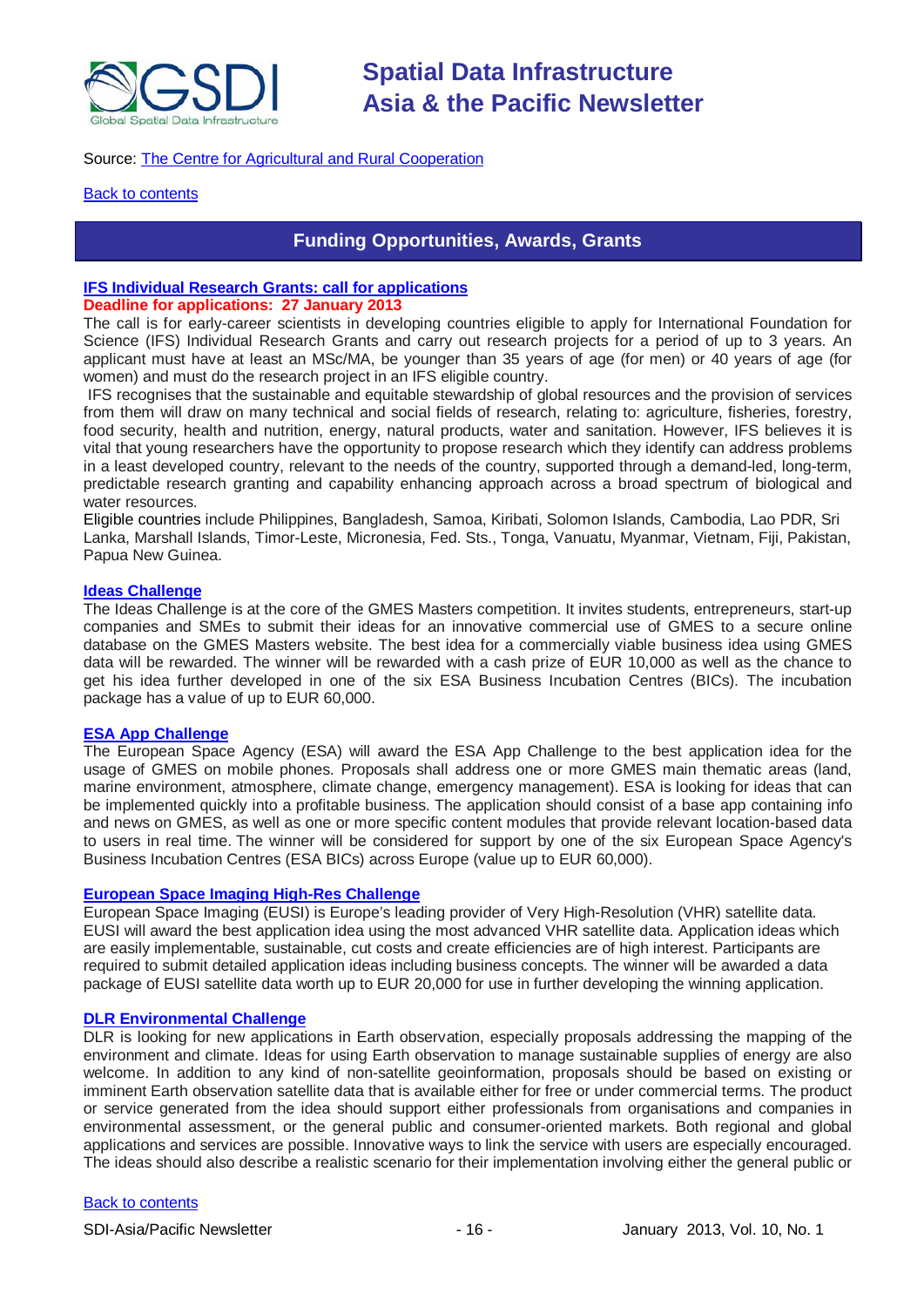

commercial benefits. The winner(s) will receive a voucher for a workshop or initial coaching according to what further realisation of the idea requires.

#### **[Best Service Challenge](http://www.gmes-masters.com/best-service)**

The Best Service Challenge invites service providers to upload profiles of their existing services within the main thematic areas of GMES to the GMES Masters competition website. The Best Service Challenge aims at increasing the awareness of existing Earth Monitoring Services and their benefits to European citizens. The winner of the Best Service Challenge will benefit from a substantial satellite data quota made available with financial support by the European Commission.

### **[T-Systems Cloud Computing Challenge](http://www.gmes-masters.com/t-systems-cloud)**

T-Systems will award the prize for its Cloud Computing Challenge to the best GMES application or service idea that will make use of the cloud computing model Infrastructure-as-a-Service (IaaS) to provide Earth observation data on demand via user-oriented web portal or mobile devices. T-Systems will assist the winner in getting the awarded project off the ground. They will support the winner to realise an innovation project, which could lead to a long-term partnership.

#### **[Challenge to spur the geospatial industry](http://geospatialworld.net/index.php?option=com_content&view=article&id=23850:challenge-to-spur-the-geospatial-industry&catid=75:miscellaneous-events)**

The Singapore Land Authority has launched OneMap Challenge that seeks to promote the development of innovative map-based desktop and mobile applications by businesses and the community.

The OneMap Challenge provides a platform for application developers to showcase their creativity through the apps they develop to an increasingly tech-savvy population and enterprises, including those represented by the Association of Small and Medium Enterprises (ASME) which is one of the competition promotion partners. The Challenge also aims to facilitate collaborations between potential business partners for creating location-based apps that are useful for business enterprises and the general community.

With two top prizes of \$20,000 cash each and other attractive prizes up for grabs, the OneMap Challenge is divided into two categories – Web Applications for applications that run on web browsers and Mobile Applications for those that run on smart phones, tablets and other portable devices.

Visit <http://www.sla.gov.sg/OneMapChallenge> to learn more about OneMap Challenge and check out the OneMap Facebook page at [www.facebook.com/OneMap.](http://www.facebook.com/OneMap)

Source: Geospatial World and [SLA press release](http://www.sla.gov.sg/htm/new/new2012/new0401.htm)

#### <span id="page-16-0"></span>[Back to contents](#page-0-0)

# **Employment Opportunities**

# **GIS Job Board Launches New Website: [www.gisjobboard.com](http://www.gisjobboard.com/)**

New Site Provides Employers and Job Seekers Tools to Post and Search Jobs and Resumes in the GIS and Geospatial Disciplines

GIS Job Board has launched a new website specifically dedicated to GIS and other geospatial disciplines. The new site makes it simple for employers and job seekers to post and search for jobs and resumes. The site was created to serve the growing needs of the GIS community and help with recruiting and job seeking efforts. Visitors also have the option to view the site in a different language if they choose, making it easier for them to have access to the content

Registered users can receive jobs or resumes by email. They can also flag jobs and resumes as well as save searches, setup resume alerts, and save resumes and jobs. Users have the capability of private messaging other users in case they ever want to communicate with someone.

For more information about GIS Job Board, please visit their website at **[www.gisjobboard.com](http://www.gisjobboard.com/)**

#### <span id="page-16-1"></span>[Back to contents](#page-0-0)

# **Conference Proceedings**

# **[GISSA Ukubuzana 2012 Conference Proceedings](http://www.eepublishers.co.za/article/gissa-ukubuzana-2012-conference-proceedings.html)**

[Back to contents](#page-0-0) Almost 600 delegates and 66 exhibitors attended the Geo-Information Society of South Africa [\(GISSA\)](http://www.gissa.org.za/) Ukubuzana 2012 conference which was held at Emperors Palace from 2 to 4 October 2012 in Johannesburg,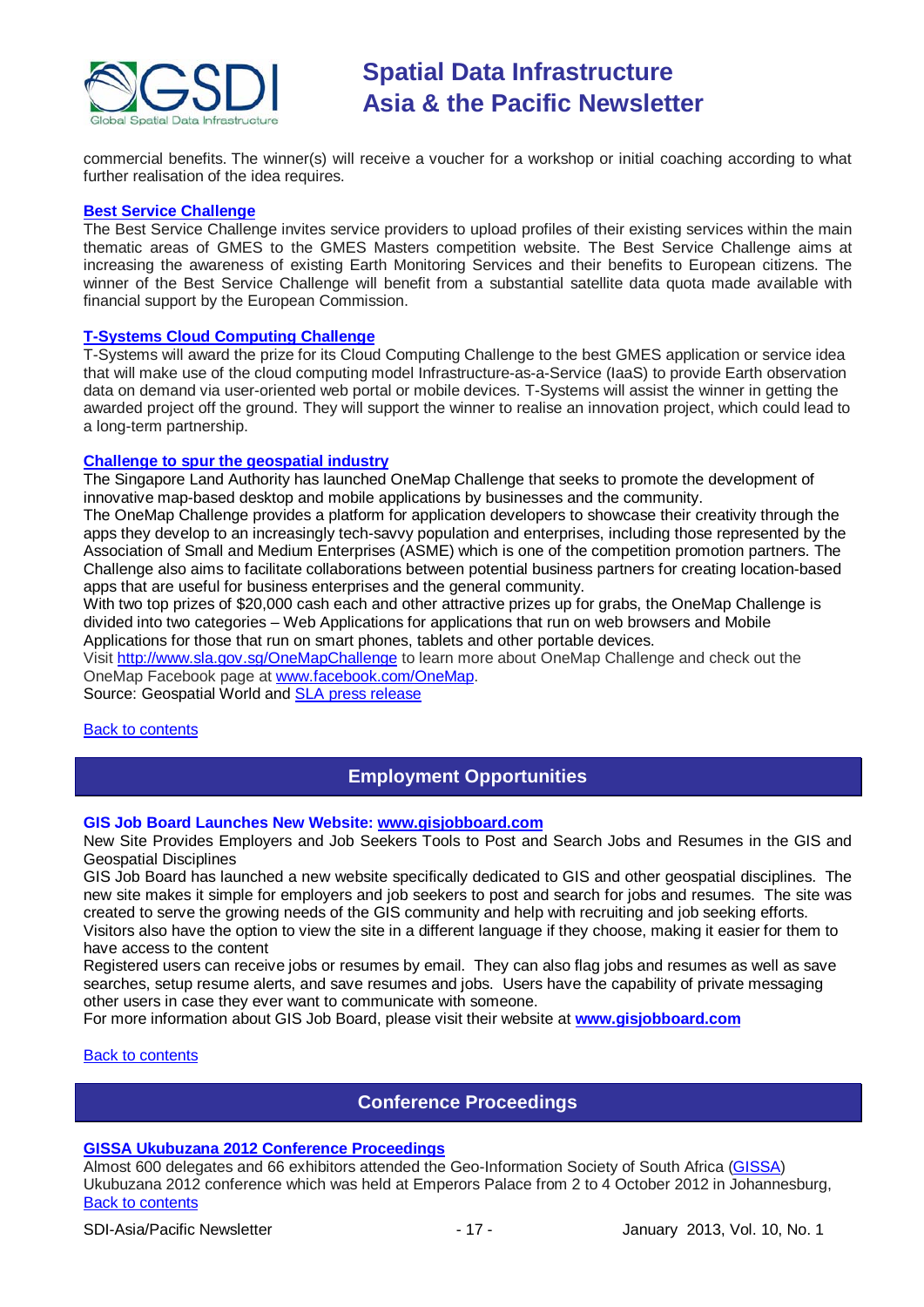

South Africa.

Some 60 peer-reviewed academic papers, general papers, short papers and poster papers were presented at GISSA Ukubuzana 2012. A particular hit with the delegates were the local government, demographic and mobile streams.

#### **[Documentation: 19th United Nations Regional Cartographic Conference for Asia and the Pacific](http://unstats.un.org/unsd/geoinfo/RCC/unrccap19.html?)**

The 19th United Nations Regional Cartographic Conference for Asia and the Pacific (UNRCC-AP) was held in Bangkok, Thailand from 29 October to 1 November 2012. Documentation from the event is available online. The Permanent Committee on GIS for Asia and the Pacific (PCGIAP) decided to rename itself UNGGIM-AP.

## **[The 4th Digital Earth Summit Concludes in Wellington, New Zealand](http://digitalearth-isde.org/news/367)**

The fourth bi-annual Digital Earth Summit was held in Wellington, New Zealand from Sept. 2-4, as one in a series of summits organized by the International Society for Digital Earth (ISDE). The summit with the theme "Digital Earth and Technology" was co-hosted by Wellington City Council and Land Information New Zealand. There were three streams that included the digital environment, resilient cities, and growing up digital. There were 15 keynote speeches and 75 presentations, attracting around 200 delegates from more than 20 countries.

#### <span id="page-17-0"></span>[Back to contents](#page-0-0)

# **Conferences, Events**

For upcoming events of global or major international interest, please visit the [upcoming conference list o](http://gsdi.org/events/upcnf.asp)n the GSDI website – as this conference list will be reserved for conferences within or with specific interest to the Asia Pacific Region.

#### **The editors welcome news of conferences & events from the newsletter subscribers**

#### **[Call for Expression of Interest to host AARSE 2014 and future Conferences](http://lists.gsdi.org/pipermail/sdi-africa/2010-November/001135.html)**

Call for Expression of Interest to host the 10th biennial International Conference of the African Association of Remote Sensing of the Environment (AARSE) in October 2014 and future Conferences. The 9th conference will be held in Morocco in October 2012.

| <b>Date</b>          | <b>Location</b>  | <b>Event</b>                                                                                                                                                                                                                                                                                                                                                                                                                                                                                                                                                                                                                                                                                                                                                                                                                                                                                                                                                                                                                                                                                                                                                                                           |
|----------------------|------------------|--------------------------------------------------------------------------------------------------------------------------------------------------------------------------------------------------------------------------------------------------------------------------------------------------------------------------------------------------------------------------------------------------------------------------------------------------------------------------------------------------------------------------------------------------------------------------------------------------------------------------------------------------------------------------------------------------------------------------------------------------------------------------------------------------------------------------------------------------------------------------------------------------------------------------------------------------------------------------------------------------------------------------------------------------------------------------------------------------------------------------------------------------------------------------------------------------------|
| January 2013         |                  |                                                                                                                                                                                                                                                                                                                                                                                                                                                                                                                                                                                                                                                                                                                                                                                                                                                                                                                                                                                                                                                                                                                                                                                                        |
| 22-24 January        | Hyderabad, India | <b>India Geospatial Forum 2013</b><br>Highlighting the growing economic power like India and its<br>significant plans impacting within and even globally, India<br><b>Geospatial Forum</b> – one of the premier geospatial events,<br>represents an arena of Indian technological and economical<br>advancements. Designed quite in line with the upcoming 12th five<br>year plan along with distinct focus on mission mode projects and<br>upcoming technological advancements, the forum shall present a<br>sound structure demonstrating the potential of geospatial<br>technologies to achieve a progressive and sustained economical<br>growth. India Geospatial Forum 2013, shall bring the spectrum of<br>visionaries of geospatial community along with technology<br>providers, array of users, policy makers and academicians, to a<br>single platform and benefit them by providing opportunities for<br>discussion, deliberation and knowledge sharing. Revolving around<br>the theme "Towards Geospatial Enabled Economy", the<br>programme is structured and to cater to the decision makers, policy<br>makers from various agencies that are involved in national<br>development plans. |
| <b>February 2013</b> |                  |                                                                                                                                                                                                                                                                                                                                                                                                                                                                                                                                                                                                                                                                                                                                                                                                                                                                                                                                                                                                                                                                                                                                                                                                        |
| 4-6 February         | Doha, Qatar      | 2nd High Level Forum on Global Geospatial Information<br><b>Management</b>                                                                                                                                                                                                                                                                                                                                                                                                                                                                                                                                                                                                                                                                                                                                                                                                                                                                                                                                                                                                                                                                                                                             |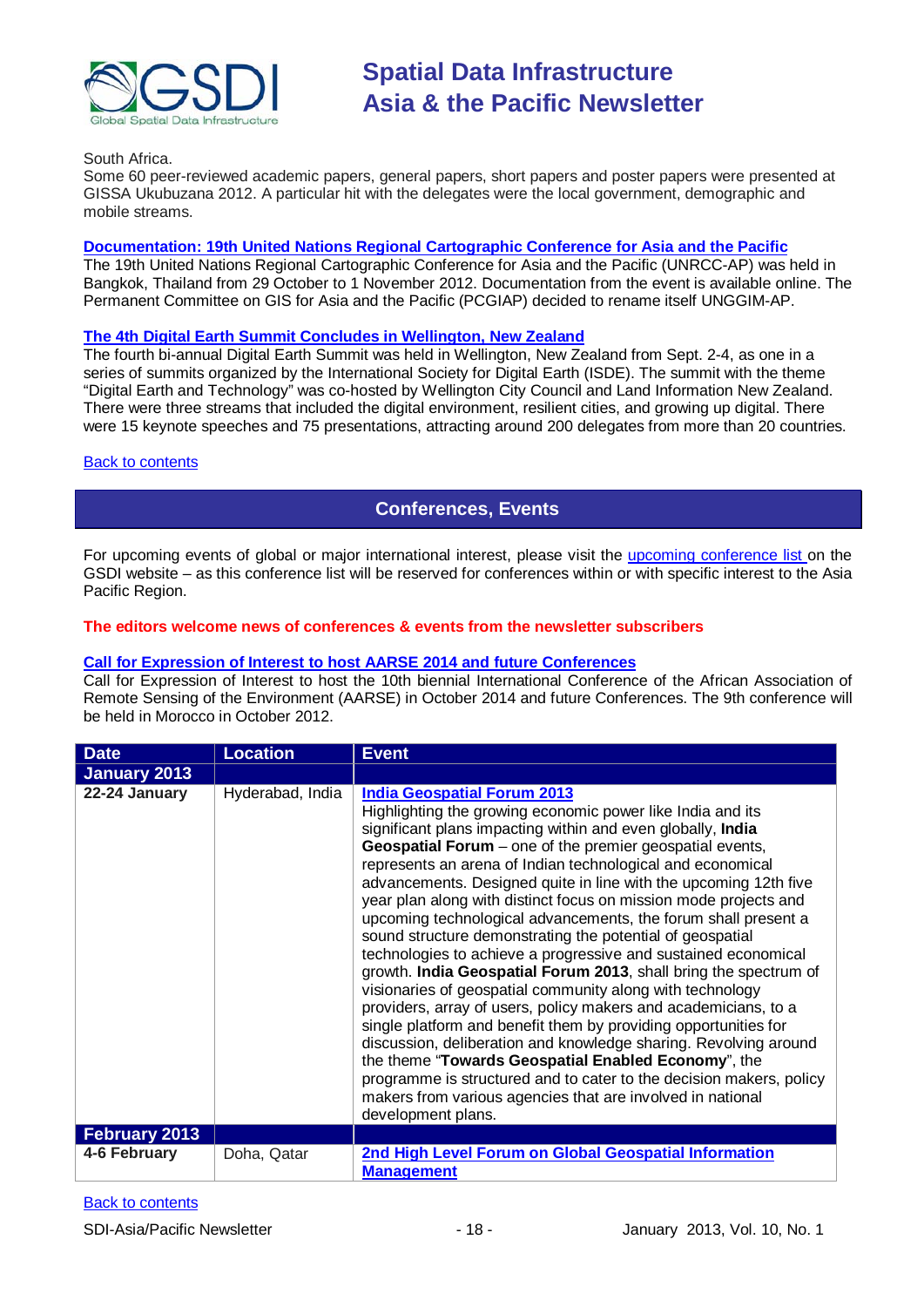

| "NEW"              |                                                   | Annotated agenda,                                                                                                                    |  |  |
|--------------------|---------------------------------------------------|--------------------------------------------------------------------------------------------------------------------------------------|--|--|
| 11-3 February      | Denver, USA                                       | <b>International LiDAR Mapping Forum (ILMF)</b>                                                                                      |  |  |
|                    |                                                   | Call for Papers and invites any interested parties to submit their                                                                   |  |  |
|                    |                                                   | abstracts by September 28, 2012 online.<br>Contact                                                                                   |  |  |
| <b>March 2013</b>  |                                                   |                                                                                                                                      |  |  |
| <b>11-15 March</b> | Islamabad,                                        | United Nations/Pakistan International Workshop on Integrated                                                                         |  |  |
| "NEW"              | Pakistan                                          | Use of Space Technologies for Food and Water Security                                                                                |  |  |
| 18-9 March         | Singapore                                         | <b>1st Annual International Conference on ACE:</b>                                                                                   |  |  |
|                    |                                                   | <b>Call For Papers 2013</b>                                                                                                          |  |  |
|                    |                                                   | <b>IMPORTANT DATES</b>                                                                                                               |  |  |
|                    |                                                   | Full Paper Submission Deadline: 23rd November 2012Author                                                                             |  |  |
|                    |                                                   | Notification: 7th December 2012 Final Paper (Camera-Ready)                                                                           |  |  |
|                    |                                                   | Submission Deadline: 31st December 2012                                                                                              |  |  |
|                    |                                                   | Early Bird Registration Deadline: 18th January 2013                                                                                  |  |  |
|                    |                                                   | Late Registration Deadline: 13th February<br>Contact                                                                                 |  |  |
| 25-7 March         | Amman, Jordan                                     | <b>Spatial Data infrastructures Middle East, 2013</b>                                                                                |  |  |
|                    |                                                   | In the Middle East the development of geographic information                                                                         |  |  |
|                    |                                                   | systems and their function has been rapid. Governments have over                                                                     |  |  |
|                    |                                                   | the past decade realised the need to be able to access and use the                                                                   |  |  |
|                    |                                                   | vast amounts of data collected on a daily basis. Whilst individual                                                                   |  |  |
|                    |                                                   | departments or agencies posses the tools to analyse, utilise and                                                                     |  |  |
|                    |                                                   | disseminate information this can leave gaps at a governmental or                                                                     |  |  |
|                    |                                                   | even national level.                                                                                                                 |  |  |
|                    |                                                   | Benefits of attending the Spatial Data Infrastructure Middle East                                                                    |  |  |
|                    |                                                   | Conference, organized with the support of Royal Jordanian<br>Geographic Center:                                                      |  |  |
|                    |                                                   | - Explore Geographic Information Systems and how your specific                                                                       |  |  |
|                    |                                                   | organisation can benefit from a unified and achievable plan                                                                          |  |  |
|                    |                                                   | - Discuss future SDI development plans with senior Government                                                                        |  |  |
|                    |                                                   | decision makers                                                                                                                      |  |  |
|                    |                                                   | - Discover end-users GIS and geospatial requirements and                                                                             |  |  |
|                    |                                                   | solutions being considered                                                                                                           |  |  |
|                    |                                                   | - Find out the challenges faced in building an SDI and how to                                                                        |  |  |
|                    |                                                   | overcome them                                                                                                                        |  |  |
|                    |                                                   | - Hear about how government department interoperability can be                                                                       |  |  |
|                    |                                                   | improved through the development of an SDI                                                                                           |  |  |
|                    |                                                   | - Learn about the latest technologies available and which is the best                                                                |  |  |
|                    |                                                   | fit for your SDI plans                                                                                                               |  |  |
|                    |                                                   |                                                                                                                                      |  |  |
|                    |                                                   |                                                                                                                                      |  |  |
| <b>April 2013</b>  |                                                   |                                                                                                                                      |  |  |
| 15-9 April         | Canberra,<br>$\mathbb{C}$                         | <b>Surveying &amp; Spatial Sciences Conference 2013</b>                                                                              |  |  |
|                    | Australia                                         | Call for Papers extended to 6 October 2012                                                                                           |  |  |
|                    | 2013                                              |                                                                                                                                      |  |  |
| <b>22-26 April</b> | Beijing, China                                    | 35th International Symposium on Remote Sensing of                                                                                    |  |  |
|                    |                                                   | <b>Environment (ISRSE35)</b>                                                                                                         |  |  |
|                    |                                                   | The papers included in the 35th International Symposium on                                                                           |  |  |
|                    | 35th International Syr<br>on Remote Sensing of Em | Remote Sensing of Environment proceedings will be published by<br>IOP Publishing Ltd., UK. The proceedings are available through the |  |  |
|                    |                                                   | <b>IOP Conference Series: Earth and Environmental Science. All</b>                                                                   |  |  |
|                    |                                                   | published papers will be indexed by El Compendex.                                                                                    |  |  |
|                    |                                                   | Authors interested in the themes and topics of ISRSE35 are                                                                           |  |  |
|                    |                                                   | welcome to submit their original manuscripts. Submissions to                                                                         |  |  |
|                    |                                                   | ISRSE35 will be peer-reviewed to ensure high-quality scientific                                                                      |  |  |
|                    |                                                   | content and well-written English, in accordance with the Peer                                                                        |  |  |
|                    |                                                   | Review Policy for the IOP Conference Series.                                                                                         |  |  |
|                    |                                                   | <b>ABSTRACT SUBMISSION</b>                                                                                                           |  |  |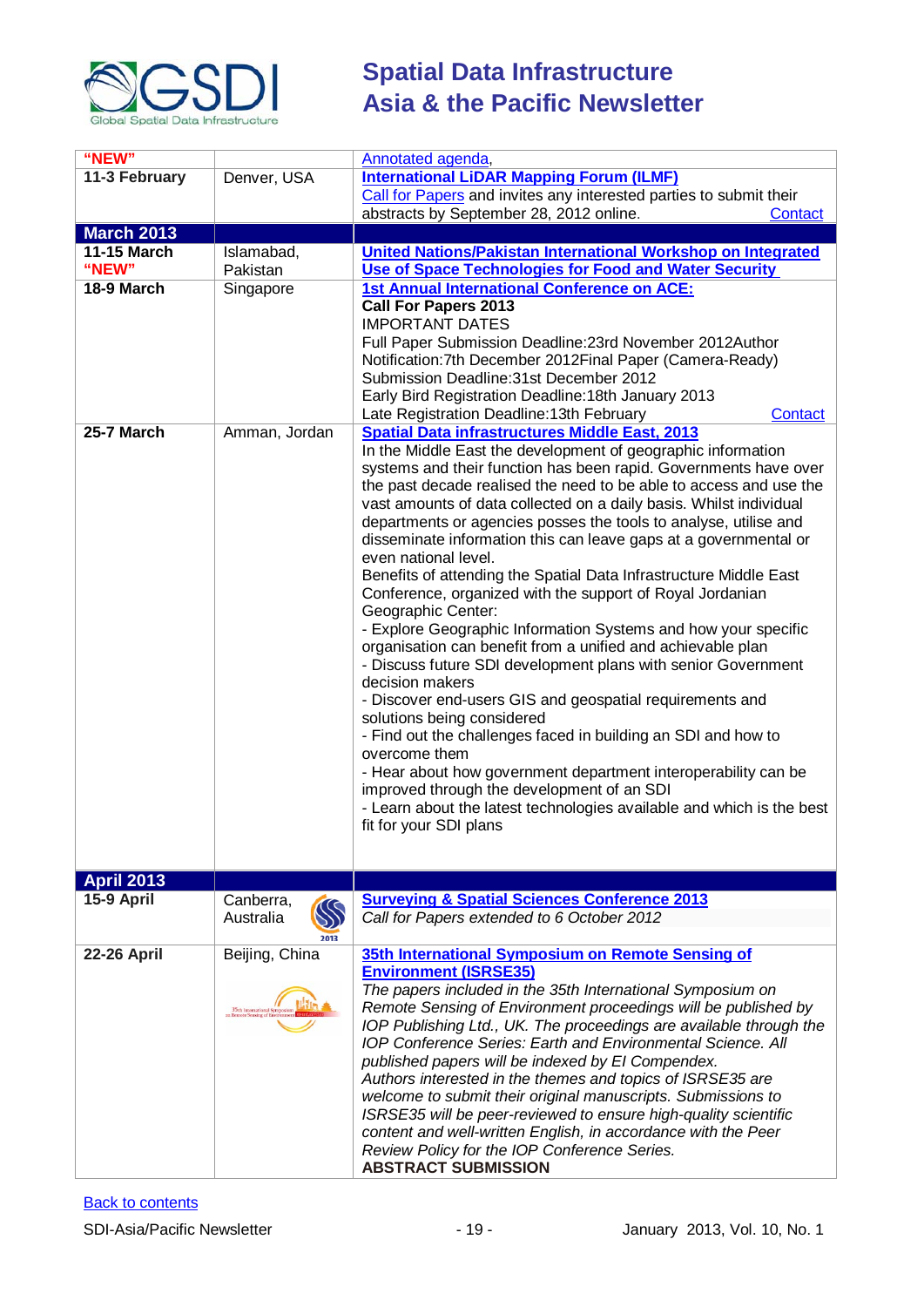

|                 |                 | Interested contributors should submit a summary of the paper they                                                                 |
|-----------------|-----------------|-----------------------------------------------------------------------------------------------------------------------------------|
|                 |                 | propose for presentation.<br>• All submissions should be in English.                                                              |
|                 |                 | • Abstracts should reach the Technical Programme Committee no                                                                     |
|                 |                 | later than 30 September 2012.                                                                                                     |
|                 |                 | • Notification of paper acceptance will be made by 10 December                                                                    |
|                 |                 | 2012.                                                                                                                             |
|                 |                 | • Each presenting author will be required to register and pay by the                                                              |
|                 |                 | author registration deadline on Monday, 25 February 2013, to                                                                      |
|                 |                 | ensure their abstract is included in the final programme.                                                                         |
|                 |                 | • Please submit abstracts through the Abstract Submission link at                                                                 |
|                 |                 | http://www.isrse35.org                                                                                                            |
|                 |                 | • All abstracts must be submitted online.                                                                                         |
|                 |                 | <b>IMPORTANT DATES:</b>                                                                                                           |
|                 |                 | Registration Opens: Monday, 10 September 2012                                                                                     |
|                 |                 | Abstract Submission Deadline: Sunday, 30 September 2012                                                                           |
|                 |                 | Workshop Submission Deadline: Tuesday, 30 October 2012                                                                            |
|                 |                 | Acceptance Notification Monday, 10 December 2012                                                                                  |
|                 |                 | Early-bird Registration Deadline: Friday, 25 January 2013                                                                         |
|                 |                 | Final Paper Deadline: Friday, 15 February 2013                                                                                    |
|                 |                 | Author Registration Deadline: Monday, 25 February 2013                                                                            |
|                 |                 | Standard Registration Deadline Monday, 15 April 2013                                                                              |
|                 |                 | Contact detail:                                                                                                                   |
|                 |                 | <b>ISRSE35 Secretariat</b>                                                                                                        |
|                 |                 | E-Mail: isrse35@ceode.ac.cn<br>Tel: +86 10 8217 8969                                                                              |
|                 |                 | Fax: +86 10 8217 8968                                                                                                             |
|                 |                 | Website: www.isrse35.org                                                                                                          |
|                 |                 | Address: Center for Earth Observation and Digital Earth, CAS No. 9                                                                |
|                 |                 | Dengzhuang South Road, Haidian District, Beijing 100094, P.R.                                                                     |
|                 |                 | China                                                                                                                             |
| 24 - 26 April   | Novosibirsk,    | Siberia - Interexpo GEO-Siberia 2013                                                                                              |
|                 | Russia          | IX International exhibition and scientific congress "Interexpo GEO-                                                               |
|                 |                 | Siberia-2013" - "Advanced Geospatial and Surveying Technologies                                                                   |
|                 |                 | for Environmental Management and Sustainable Development"                                                                         |
|                 |                 | Contact: http://www.ssga.ru/main/news/view/428/1/5555.html                                                                        |
| 25 - 26 April   | Singapore       | <b>First Asia Pacific 3D Documentation Conference</b>                                                                             |
|                 |                 | <b>Connecting 3D Communities</b>                                                                                                  |
| <b>May 2013</b> |                 |                                                                                                                                   |
| $1 - 3$ May     | Tainan, Taiwan  | 8th International Symposium on Mobile Mapping Technology                                                                          |
|                 |                 | (MMT 2013)<br>MMT is an academic conference officially recognized by                                                              |
|                 |                 | International Society for Photogrammetry and Remote Sensing                                                                       |
|                 |                 | MMT 2013 Symposium: 1st May-3rd May, 2013                                                                                         |
|                 |                 | MMT 2013 Summer School: 29th-30th April, 2013                                                                                     |
|                 |                 | Contact: http://conf.ncku.edu.tw/mmt2013/index.htm                                                                                |
| 6-10 May        | Abuja, Nigeria  | <b>The FIG Working Week</b>                                                                                                       |
|                 |                 | The Working Week will bring surveyors and land professionals from                                                                 |
|                 |                 | all over the world together to meet while specific focus will be given                                                            |
|                 |                 | Africa. The conference is organised jointly by FIG and<br>to                                                                      |
|                 |                 | the Nigerian Institution of Surveyors, NIS, one of the three FIG                                                                  |
|                 |                 | member associations in Nigeria.                                                                                                   |
|                 |                 |                                                                                                                                   |
| 13-6 May        | Rotterdam,      | <b>Geospatial World Forum</b> is a conference cum exhibition which                                                                |
|                 | The Netherlands | has always invoked the geospatial community with its relevant and<br>thought-provoking themes. This year, the conference which is |
|                 |                 | scheduled from 13-16 May 2013 at Beurs World Trade Center,                                                                        |
|                 |                 |                                                                                                                                   |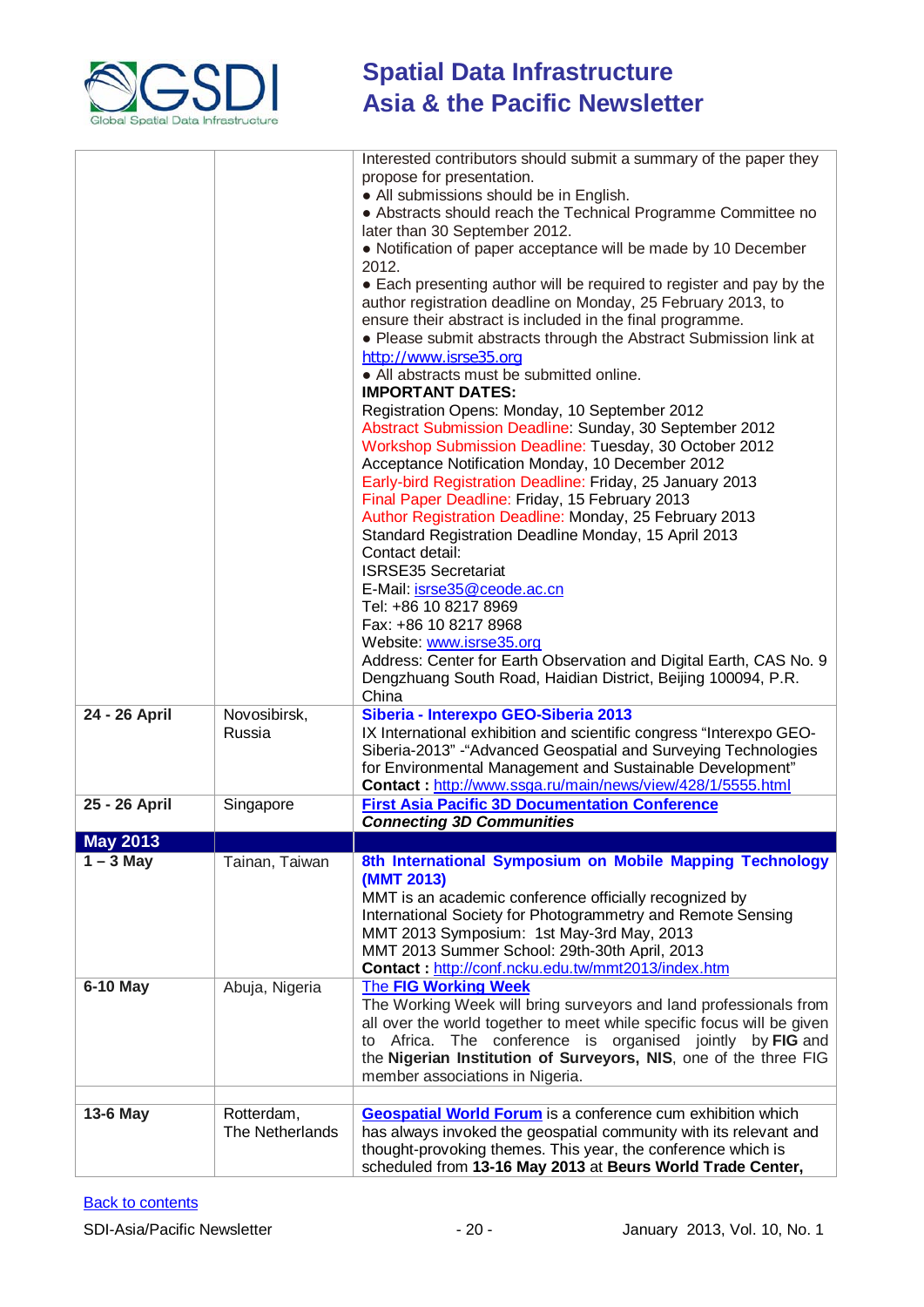

|                  |                              | Rotterdam, The Netherlands aims at increasing our<br>understanding of the concept of Monetising the value added by<br>geospatial industry so far with its theme "Monetising Geospatial<br><b>Value and Practices".</b><br>Please submit your abstracts. For queries.                                                                                                                                                                                                                                                                                                                                                                                                                                                                                                                                                                                                                                                                                                              |                  |  |
|------------------|------------------------------|-----------------------------------------------------------------------------------------------------------------------------------------------------------------------------------------------------------------------------------------------------------------------------------------------------------------------------------------------------------------------------------------------------------------------------------------------------------------------------------------------------------------------------------------------------------------------------------------------------------------------------------------------------------------------------------------------------------------------------------------------------------------------------------------------------------------------------------------------------------------------------------------------------------------------------------------------------------------------------------|------------------|--|
|                  |                              | <b>Important Dates -</b>                                                                                                                                                                                                                                                                                                                                                                                                                                                                                                                                                                                                                                                                                                                                                                                                                                                                                                                                                          |                  |  |
|                  |                              | <b>Abstract Submission</b>                                                                                                                                                                                                                                                                                                                                                                                                                                                                                                                                                                                                                                                                                                                                                                                                                                                                                                                                                        | 15 October 2012  |  |
|                  |                              | <b>Abstract Acceptance/Non</b><br><b>Acceptance Notification</b>                                                                                                                                                                                                                                                                                                                                                                                                                                                                                                                                                                                                                                                                                                                                                                                                                                                                                                                  | 04 November 2012 |  |
|                  |                              | <b>Speaker Registration</b>                                                                                                                                                                                                                                                                                                                                                                                                                                                                                                                                                                                                                                                                                                                                                                                                                                                                                                                                                       | 15 December 2012 |  |
| <b>June 2013</b> |                              |                                                                                                                                                                                                                                                                                                                                                                                                                                                                                                                                                                                                                                                                                                                                                                                                                                                                                                                                                                                   |                  |  |
| $24 - 27$ June   | Ho Chi Minh City,<br>Vietnam | <b>Eighth International Conference on "Geographical Analysis,</b><br>Urban Modeling, Spatial Statistics" GEOG-AND-MOD 13<br>in conjunction with<br>The 2013 International Conference on Computational Science and<br>its Applications (ICCSA 2013)<br>Submission - papers should be submitted at: http://ess.iccsa.org/<br>[please don't forget to select "Geographical Analysis, Urban<br>Modeling, Spatial Statistics GEOG-AND-MOD 13" workshop from<br>the drop-down list of all workshops.]<br><b>Important dates</b><br>31 January 2013: Deadline for full paper submission<br>10 March 2013: Notification of acceptance<br>6 April 2013: Deadline for Camera Ready Papers<br>June 24-27, 2013: ICCSA 2013 Conference                                                                                                                                                                                                                                                        |                  |  |
| <b>July 2013</b> |                              |                                                                                                                                                                                                                                                                                                                                                                                                                                                                                                                                                                                                                                                                                                                                                                                                                                                                                                                                                                                   |                  |  |
| $2 - 5$ July     | Salzburg, Austria            | <b>GI Forum 2013 - Creating the GISociety</b><br>The international GI Forum attracts an interdisciplinary audience<br>interested in discussing progress and new ideas in GIScience. The<br>GI_Forum communicatesinnovative research and learning in<br>Geographic Information Science with focus on hardware,<br>software, orgware and brainware for the GISociety, and their inter-<br>relationships. Young researchers are especially invited to contribute<br>and discuss their research. Together with recognized scientists they<br>will find a vibrant community from academia, business, and<br>education ready to embrace new ideas and explore new research<br>directions. GI Forum runs concurrently with the highly regarded<br>German language conference on Applied Geoinformatics - AGIT.<br>The two symposia share some 1200 participants, the innovative<br>AGIT EXPO exhibit and stimulating social events.<br>Submission deadline February 1, 2013.<br>Contact. |                  |  |
| $16 - 18$ July   | Gold Coast,<br>Australia     | <b>IGNSS 2013</b><br>The International Global Navigation Satellite Systems (IGNSS)<br>Society Inc. is pleased to announce IGNSS 2013<br><b>Closing Date for Submission of Abstracts: Monday</b><br>4 <sup>th</sup> February, 2013:<br>Information regarding on line submission of abstracts and abstract<br>templates will be updated in due course on the <b>IGNSS Society</b><br>website.<br><b>Submission of Peer Reviewed and Non Peer Reviewed Papers:</b><br>Information regarding On Line Submission of Peer Reviewed and<br>Non Peer Reviewed Papers will be updated in due course on the<br><b>IGNSS Society website (Click here).</b><br><b>IGNSS Free Membership:</b><br>There is no fee to register for Membership of the IGNSS<br>Society. Complete the On Line Membership Form.                                                                                                                                                                                     |                  |  |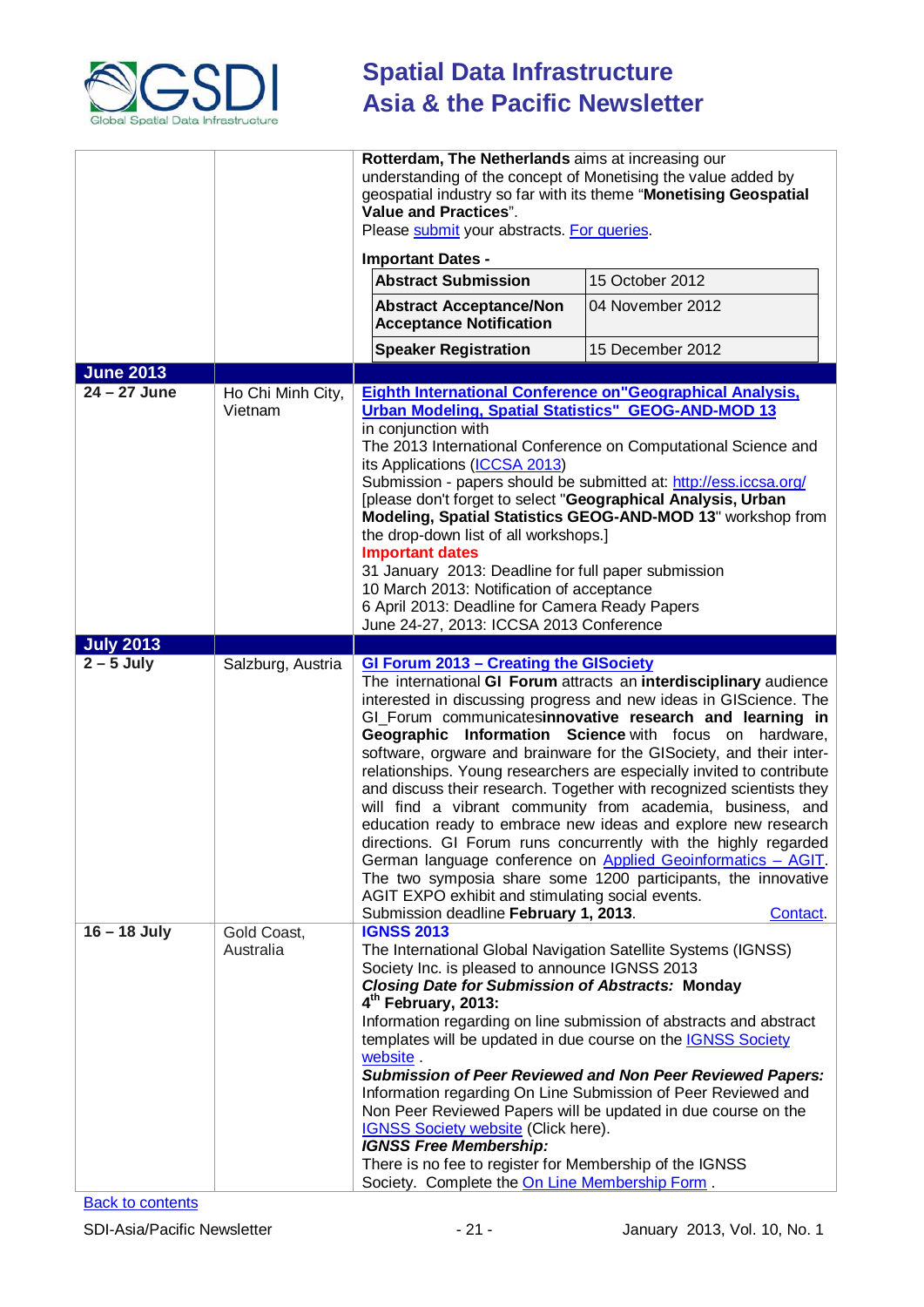

|                            |                                             | Benefits of Membership include reduced Symposium Registration                                                                                                                                                                                                                                                                                                                                                                                                                                                                                                                                                                                                                                                                                                                                                                                                                                                                     |  |  |
|----------------------------|---------------------------------------------|-----------------------------------------------------------------------------------------------------------------------------------------------------------------------------------------------------------------------------------------------------------------------------------------------------------------------------------------------------------------------------------------------------------------------------------------------------------------------------------------------------------------------------------------------------------------------------------------------------------------------------------------------------------------------------------------------------------------------------------------------------------------------------------------------------------------------------------------------------------------------------------------------------------------------------------|--|--|
|                            |                                             | Fees.<br>Contact: http://www.ignss.org/                                                                                                                                                                                                                                                                                                                                                                                                                                                                                                                                                                                                                                                                                                                                                                                                                                                                                           |  |  |
| $21 - 26$ July             | Melbourne,                                  | <b>IEEE International Geoscience and Remote Sensing</b>                                                                                                                                                                                                                                                                                                                                                                                                                                                                                                                                                                                                                                                                                                                                                                                                                                                                           |  |  |
|                            | Australia                                   | <b>Symposium (IGARSS)</b><br>On behalf of the IEEE Geoscience and Remote Sensing Society<br>and the IGARSS 2013 Local Organising Committee, we are<br>delighted to invite you to Melbourne, Australia for IGARSS 2013.<br>We are looking forward to welcoming leading scientists, engineers<br>and educators from the diverse disciplines that make up the<br>Geoscience and Remote Sensing community. We also hope to<br>attract new delegates from the Asia-Pacific and Oceania<br>regions. We will be offering a world class technical program<br>encompassing traditional IGARSS topics and new topics reflecting<br>the theme of the 2013 Conference, "Building a Sustainable Earth<br>through Remote Sensing". This theme was selected to emphasize<br>the issues that most affect the Earth's environment, and the human<br>impact on the planet. We welcome both seasoned and new<br>delegates to Melbourne in July 2013. |  |  |
| <b>August 2013</b>         |                                             |                                                                                                                                                                                                                                                                                                                                                                                                                                                                                                                                                                                                                                                                                                                                                                                                                                                                                                                                   |  |  |
| 26-29 August               | Kuching,<br>Sarawak,<br>Malaysia            | The 8th International Symposium on Digital Earth (ISDE8) with<br>the theme of "Transforming Knowledge into Sustainable Practice"<br>will be held in Kuching, Sarawak, Malaysia.<br><b>Abstract Guidelines</b> for authors.<br><b>DEADLINE: 2 February 2013</b>                                                                                                                                                                                                                                                                                                                                                                                                                                                                                                                                                                                                                                                                    |  |  |
| <b>September</b><br>2013   |                                             |                                                                                                                                                                                                                                                                                                                                                                                                                                                                                                                                                                                                                                                                                                                                                                                                                                                                                                                                   |  |  |
| $2 - 4$ September<br>"NEW" | Jakarta,<br>Indonesia                       | <b>UN/Indonesia Workshop on Climate Change</b><br>No website/URL at this stage                                                                                                                                                                                                                                                                                                                                                                                                                                                                                                                                                                                                                                                                                                                                                                                                                                                    |  |  |
| $24 - 26$                  | Kuala Lumpur                                | <b>Asia Geospatial Forum 2013</b>                                                                                                                                                                                                                                                                                                                                                                                                                                                                                                                                                                                                                                                                                                                                                                                                                                                                                                 |  |  |
| <b>September</b>           |                                             | Contact                                                                                                                                                                                                                                                                                                                                                                                                                                                                                                                                                                                                                                                                                                                                                                                                                                                                                                                           |  |  |
| October 2013               |                                             |                                                                                                                                                                                                                                                                                                                                                                                                                                                                                                                                                                                                                                                                                                                                                                                                                                                                                                                                   |  |  |
| $15 - 17$ October<br>"NEW" | Coombe Abbey,<br>Warwickshire,<br><b>UK</b> | 1st call for papers for the 9th International Workshop of the<br><b>EARSeL Special Interest Group (SIG) on Forest Fires.</b> The<br>workshop is organised by the University of Leicester with support<br>from the Laboratory of Forest Management and Remote Sensing,<br>Faculty of Forestry and Natural Environment, Aristotle University of<br>Thessaloniki.<br>Contact<br>The deadline for abstract submission is 1 March 2013.                                                                                                                                                                                                                                                                                                                                                                                                                                                                                                |  |  |
| <b>November</b><br>2013    |                                             |                                                                                                                                                                                                                                                                                                                                                                                                                                                                                                                                                                                                                                                                                                                                                                                                                                                                                                                                   |  |  |
| 4-8 November               | Addis Ababa,<br>Ethiopia                    | <b>GSDI 14 and AfricaGIS 2013:</b><br>The GSDI Association, EIS-Africa, the International Geospatial<br>Society, and the United Nations Economic Commission for Africa<br>(UNECA) are pleased to announce a close partnership in offering<br>the joint GSDI 14 World Conference and AfricaGIS 2013<br>Conference.<br>The theme of the conference is Spatially Enabling Africa in<br><b>Support of Economic Development and Poverty Reduction.</b>                                                                                                                                                                                                                                                                                                                                                                                                                                                                                 |  |  |
| 2014                       |                                             |                                                                                                                                                                                                                                                                                                                                                                                                                                                                                                                                                                                                                                                                                                                                                                                                                                                                                                                                   |  |  |
|                            | Malaysia                                    | Malaysia will be hosting the (International Federation of Surveyors)<br>FIG Congress in 2014. The decision was taken at the recently<br>concluded FIG Congress 2010 in Sydney, Australia.                                                                                                                                                                                                                                                                                                                                                                                                                                                                                                                                                                                                                                                                                                                                         |  |  |